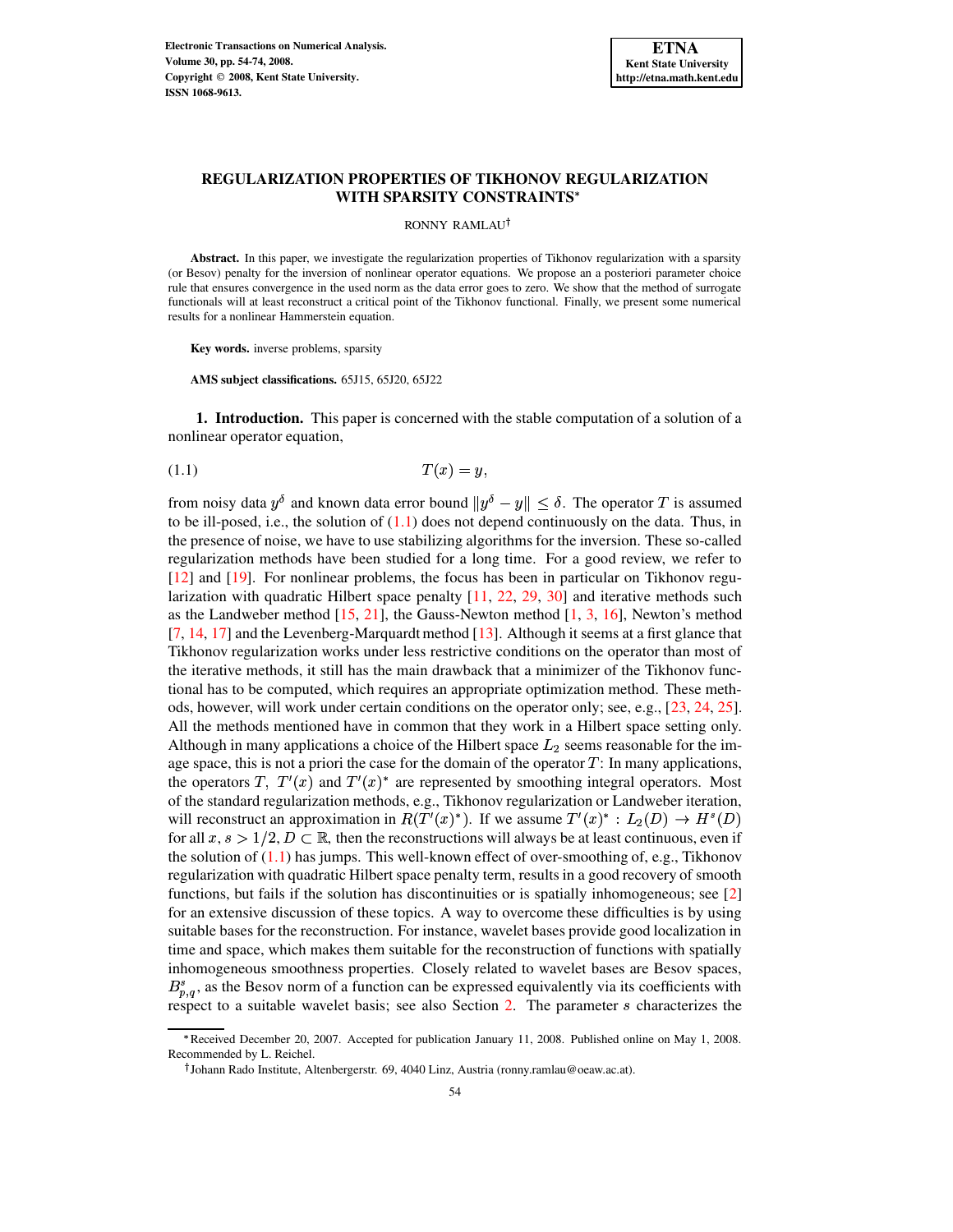smoothness of the function which is measured with respect to the norm in  $L_p$ . It turns out that functions that are smooth in principle but have few non-smooth parts, e.g., jumps, can still belong to a Besov space with high smoothness, although they might not belong to any Sobolev space  $H^s$  with  $s > 1/2$ ; see, e.g., [\[6\]](#page-19-12) for an example or [\[28\]](#page-20-7) for general embedding results. Thus, when trying to reconstruct a solution of an operator equation that is mostly smooth, it is promising to stabilize the reconstruction by requiring it to belong to a suitable Besov space instead of a Sobolev space. This can be done by using a Besov norm as penalty term in Tikhonov regularization, i.e., we obtain an approximation to a solution by minimizing the functional

<span id="page-1-0"></span>(1.2) 
$$
J_{\alpha}(x) = \|y^{\delta} - T(x)\|_{L_2}^2 + 2\alpha \|x\|_{B_{n,q}^s}^{(p)}.
$$

The exponent  $(p)$  of the Besov norm indicates that we are considering both the penalties  $||x||_{B_{n,q}^s}$  and  $||x||_{B_s}^p$ . If  $p = q$ , then the Besov norm of a function can be evaluated as a sum of its weighted wavelet coefficients  $|\langle x, \Phi_{\lambda} \rangle|^p$ ,  $\lambda \in \Lambda$ , where  $\{\Phi_{\lambda}\}_{\lambda \in \Lambda}$  is a suitable orthonormal wavelet basis and  $\Lambda$  denotes an index set. For fixed weights and  $1 \leq p < 2$  this means that we are putting a weaker penalty on functions with few but large coefficients, and a stronger penalty on functions with many but small coefficients. This effect is sharpened if  $p$  decreases to 1 and leads to the well known effect that a penalty with Besov norm and  $p = q < 2$  will promote a sparse reconstruction with respect to the underlying (wavelet) basis. Thus, these types of penalties are also useful if it is known that the desired solution has a sparse representation in a given wavelet basis. This will often be the case if we want to reconstruct a compactly supported function with reasonably small support and use also a wavelet basis with compact support. For instance, in [\[27\]](#page-20-8) we presented a reconstruction of a typical activity function in Single Photon Emission Computed Tomography, which had more than 90% zeros in the wavelet expansion. This sparsity pattern in the solution can only be recovered when using a sparsity penalty.

Sparsity penalties have been used by Donoho to achieve superresolution in imaging [\[8\]](#page-19-13), and denoising of functions by wavelet thresholding is now a standard procedure in signal processing [\[9\]](#page-19-14). The idea of denoising a signal by using Tikhonov regularization (with identity as operator) and a Besov penalty was first emphasized by Chambolle et al. [\[5\]](#page-19-15). This approach was extended by Lorenz [\[18\]](#page-19-16), who considered the denoising problem with penalties  $|| \cdot ||_{B_{n}^s}^p$ and  $\|\cdot\|_{B^s_{p,p}}$ . Closely connected to the paper at hand is the article by Daubechies et al. [\[6\]](#page-19-12). They were the first to investigate [\(1.2\)](#page-1-0) with a *linear* operator T and penalty  $\|\cdot\|_{B^s}^p$ . The minimization of  $(1.2)$  requires the solution of a system of coupled nonlinear equations, which is rather cumbersome. Therefore they replaced the original functional by a sequence of so called *surrogate functionals* that are much easier to minimize, and showed that the associated sequence of minimizers converges toward the minimizer of  $(1.2)$ . As the approximation quality of the minimizer  $x_{\alpha}^{\delta}$  depends on the noise as well as on the chosen regularization parameter  $\alpha$ , they proposed a parameter choice rule  $\alpha = \alpha(\delta)$  that ensures  $x^{\delta}(\delta) \to x^{\dagger}$  with  $Tx^* = y$  as  $\delta \to 0$ .

Based on [\[6\]](#page-19-12), we investigated in [\[27\]](#page-20-8) the use of the functional [\(1.2\)](#page-1-0) with *nonlinear* operator T and one-homogeneous penalty, i.e., a penalty functional fulfilling  $\Psi(a \cdot x) =$  $|a|\Psi(x)$  for  $a \in \mathbb{R}$ . In particular, we were using the functional

$$
\Psi_{p,\beta}(\boldsymbol{x}):=\left(\sum_{\lambda\in\Lambda}\beta_{\lambda}\vert x_{\lambda}\vert^{p}\right)^{1/p}\;,
$$

where  $x = (x_\lambda)_{\lambda \in \Lambda}$  and  $x_\lambda = \langle x, \Phi_\lambda \rangle$  denote the coefficients of a function x with respect to a given basis or frame, and  $\beta_{\lambda}$  is a sequence of weights bounded from below. This approach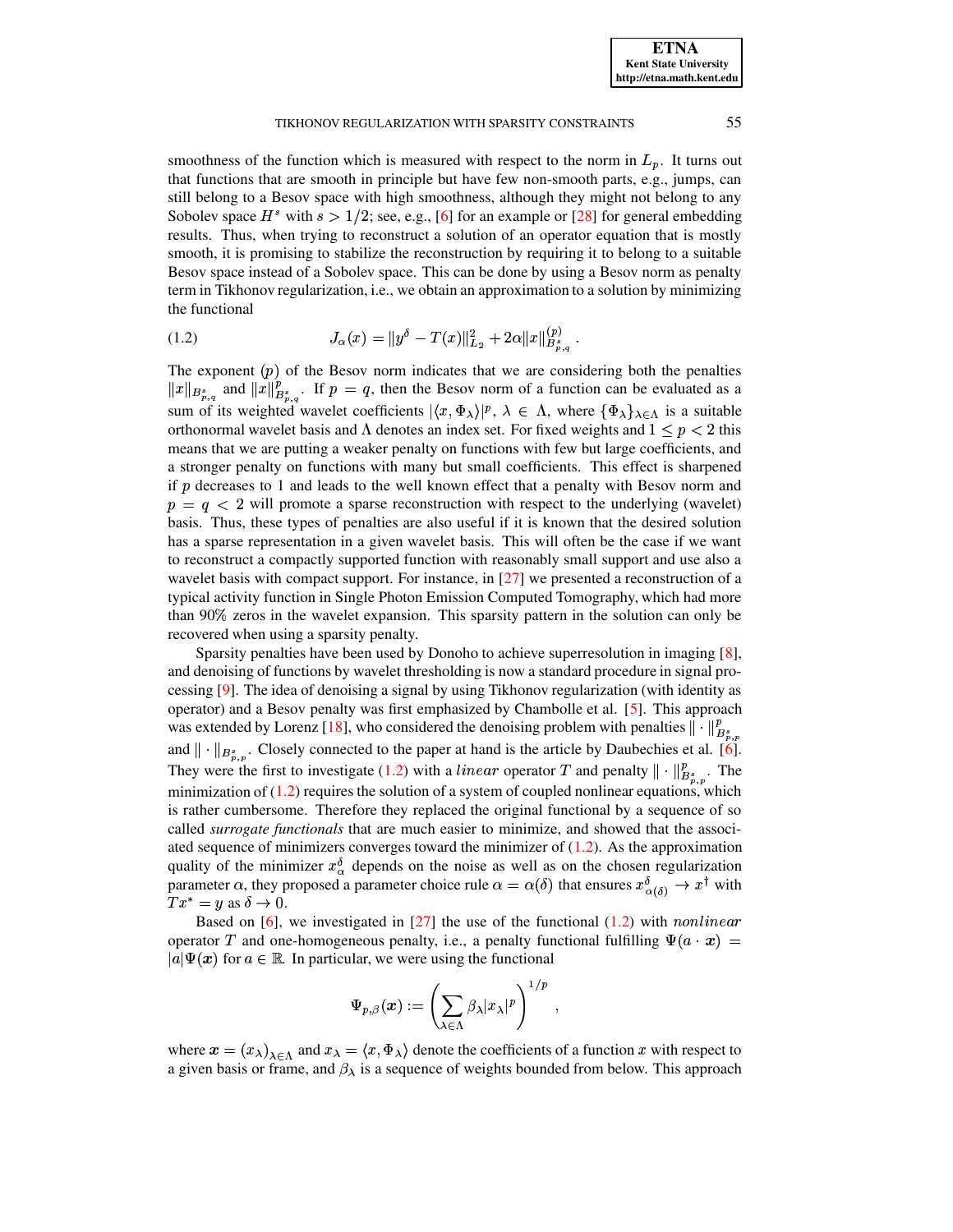covers in particular the penalties  $\|\cdot\|_{B^s_{2,n}}$  (but  $not \|\cdot\|_{B^s}^p$ ). As in [\[6\]](#page-19-12), we also used an iterative algorithm based on surrogate functionals for the minimization of the Tikhonov functional with the sparsity penalty, and proved the convergence of the iterates at least to a critical point. Due to the nonlinearity of  $T$ , the convergence results are weaker than in the linear case. For the penalty  $\|\cdot\|_{B^1}$ , we also provided an a priori parameter rule that ensures a convergence of the regularized solutions  $x^{\delta}$  to a solution  $x^{\dagger}$  of the equation with respect to the underlying norm. The minimization of  $(1.2)$  with a nonlinear operator was also considered by Bredies et al. [\[4\]](#page-19-17). They used a conditional gradient method, which turns out to be closely related to the surrogate functional method.

The one-homogenous penalty term  $\Psi_{p,\beta}(x)$  was chosen because it usually penalizes nonsparse reconstructions stronger than the penalty  $\Psi_{p,\beta}(\bm{x})^p$ , and thus a sparser reconstruction can be expected. However, the use of the penalty  $\Psi_{p,\beta}(x)$  has a severe drawback. The iterative minimization of  $(1.2)$  with a general one-homogeneous sparsity constraint by the surrogate functional approach requires the evaluation of a projection  $P_c$  on a convex set C within each iteration step  $[27]$ . The set C depends on the chosen penalty term. Unfortunately, in case of  $\|\cdot\|_{B^s_{p,q}}$ , the evaluation of the projection is, so far, explicitly known only for  $p \in \{1, 2, \infty\}$ . Although this includes the important case of an  $B_{1,1}^1$  penalty, it also means that the method cannot be used for  $1 < p < 2$  in practice. In this paper, we want to overcome this difficulty by abandoning the one-homogeneity of the penalty term, and consider the penalty  $\Psi_{p,\beta}(x)^p$  instead. One hope is that the minimizers for Tikhonov regularization with penalty term  $\Psi_{p,\beta}(x)^p$  are not that far away from the minimizers of Tikhonov regularization with penalty  $\Psi_{p,\beta}(x)$ , and that they have similar sparsity patterns. The main advantage of the new penalty is that the iteration for minimizing the associated surrogate functional can be evaluated for any  $1 \leq p \leq 2$  and thus we are able to compute all the associated minimizers. This is important in particular if the solution is known to belong to  $B_{p,p}^s$  with  $1 < p < 2$ , in which case it is advisable to choose the associated Besov norm as penalty. Also, numerical tests have shown that the computational effort for the reconstruction of a minimizer of the Tikhonov functional depends in particular on the chosen parameter  $p$  in the Besov norm. For  $p = 1$ , we observed a very slow convergence speed, which increases with p. Choosing a penalty with  $1 < p < 2$  might thus allow us to trade degree of sparseness of the reconstruction for convergence speed.

This paper is organized as follows. In Section [2](#page-2-0) we will summarize some basic facts on frames, wavelets and their connection to Besov spaces and we will introduce some assumptions on the nonlinear operator  $T$  necessary for the analysis of the proposed algorithms. Since the choice of the regularization parameter is important for the accuracy of the reconstructions, we will propose a parameter choice rule  $\alpha = \alpha(\delta)$  in Section [3](#page-4-0) that guarantees  $x_{\alpha(\delta)}^{\delta} \to x^{\dagger}$ as  $\delta \to 0$  for both penalties  $\Psi_{p,\beta}(x), \ \Psi_{p,\beta}(x)^p$ , which includes the Besov penalties  $\|\cdot\|_{B^s_{\infty}}$ and  $\| \cdot \|_{B^s}^p$  for all  $1 \leq p \leq 2$  and  $s \geq 0$ . To our knowledge, such a result is currently only available for  $p = s = 1$ . Since the convergence properties of the surrogate functional algorithm with penalty  $\Psi_{p,\beta}(x)^p$  and nonlinear operator have not yet been analyzed, we will provide convergence results in Section [4.](#page-8-0) In particular, it will be shown that the iterates of the algorithm converge at least to a critical point of the functional. Finally, in Section [5](#page-15-0) we present a simple numerical example in order to illustrate our theoretical results.

<span id="page-2-0"></span>**2.** Wavelets, Besov spaces, and general assumptions on T. Since our penalty terms work on sequences, a given function  $x$  has to be transformed into a sequence  $x$  that represents the function with respect to a given basis or frame. In this paper, we will use wavelet expansions, mainly due to their connections to Besov spaces. For a given wavelet system  $\{\varphi, \psi\}$ , every function  $x \in L_2$  can be expanded as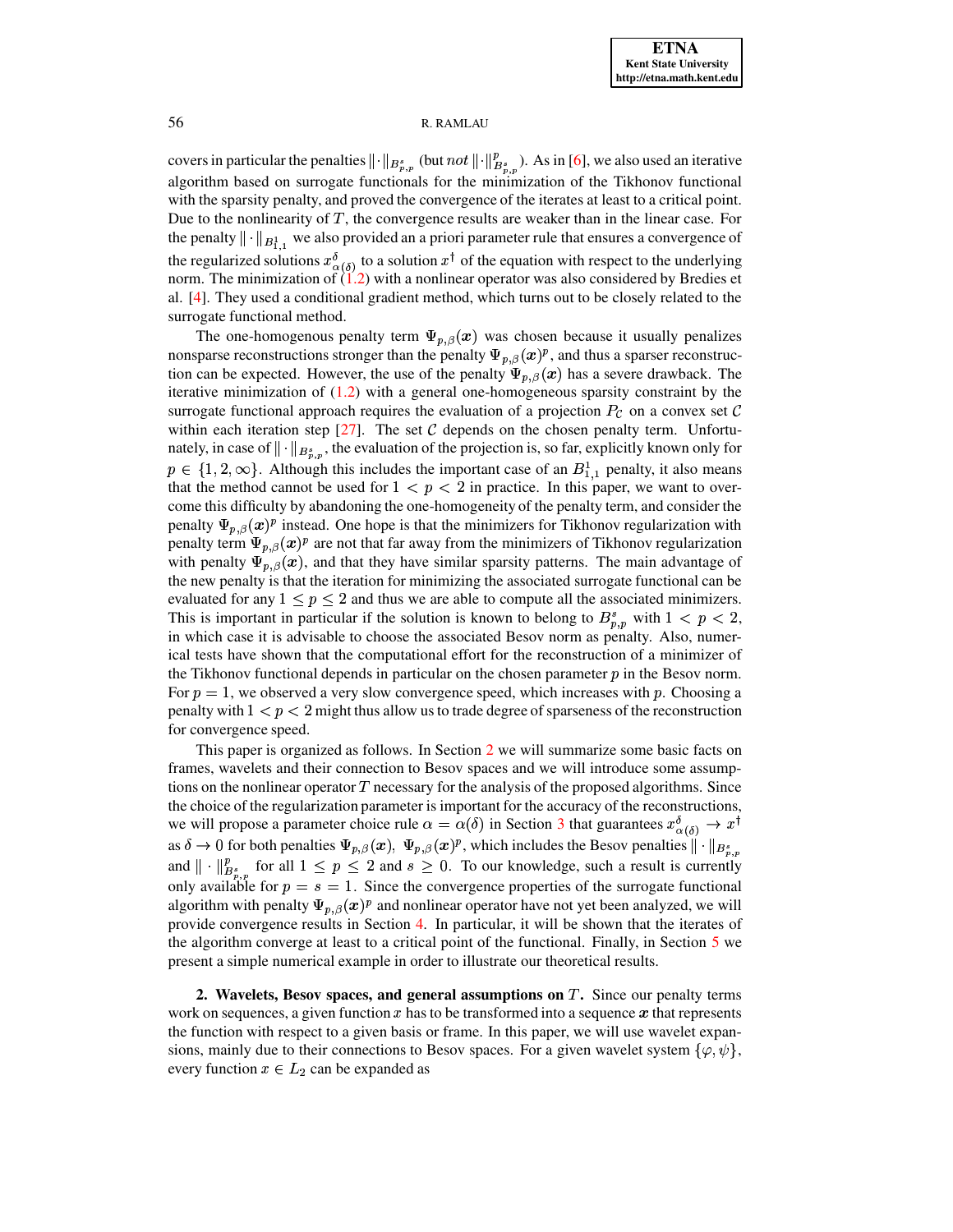$$
x = \sum_{k \in \mathbb{Z}} \langle x, \varphi_{0k} \rangle \varphi_{0k} + \sum_{j=0}^{\infty} \sum_{k \in \mathbb{Z}} \langle x, \psi_{jk} \rangle \psi_{jk} =: \sum_{\lambda \in \Lambda} \langle x, \Phi_{\lambda} \rangle \Phi_{\lambda}
$$

where  $\varphi_{0k}(t) = \varphi(t - k)$  and  $\psi_{jk}(t) = 2^{j/2}\psi(2^{j}t - k)$  and  $\Lambda$  is an appropriately chosen index set. The operator

$$
F: X \to \ell_2 , \qquad Fx = x = \{ \langle x, \Phi_\lambda \rangle \}_{\lambda \in \Lambda}
$$

and its adjoint

$$
F^*x:\ell_2\to X\;, \qquad \qquad F^*x=\sum_{\lambda\in\Lambda}x_\lambda\Phi_\lambda\;.
$$

<span id="page-3-1"></span>allow us to switch between functions and coefficients. As for all frames and bases we have an estimate

$$
(2.1)\quad \ \ \, AI \leq F^*F \leq BI
$$

with some constants  $0 \lt A \leq B$ . Particularly important for us is the connection between wavelets and Besov norms  $\|\cdot\|_{B_{n,n}^s}$ : for a sufficiently smooth wavelet, we have

(2.2) 
$$
||x||_{B_{p,p}^s}^p \equiv \sum_{k \in \mathbb{Z}} |\langle x, \varphi_{0k} \rangle|^p + \sum_{j=0}^{\infty} 2^{j\sigma p} \sum_{k \in \mathbb{Z}} |\langle x, \psi_{jk} \rangle|^p
$$

with  $\sigma = s + d(1/2 - 1/p)$  in  $\mathbb{R}^d$ . We remark that for functions with compact support the double sum reduces to a simple one, since  $\langle x, \psi_{jk} \rangle = 0$  for  $|k|$  large enough. The norm in  $B_{p,p}^s$  can therefore easily be expressed by the functional

<span id="page-3-5"></span>
$$
\Psi_{p,\beta}(\boldsymbol{x}):=\left(\sum_{j=1}^{\infty}\beta_j|x_j|^p\right)^{1/p}
$$

<span id="page-3-2"></span>with

$$
\beta_j \ge 1 \text{ for all } j
$$

and  $x_j$  chosen so that  $\Psi_{p,\beta}(x) = ||x||_{B^s_{p,p}}$ .

If  $\beta_j = 1$  holds for all j, then we will skip the subscript  $\beta$  and denote the functional by  $\Psi_p$ only. Clearly, as weighted  $\ell_p$ -norms, the functionals  $\Psi_{p,\beta}$  are weakly lower semi-continuous.

<span id="page-3-3"></span>We will investigate the Tikhonov functionals

(2.4) 
$$
J_{\alpha}(\bm{x}) = ||y^{\delta} - T(F^* \bm{x})||^2 + 2\alpha \Psi_{p,\beta}(\bm{x}),
$$

<span id="page-3-4"></span>and

(2.5) 
$$
J_{\alpha}(\bm{x}) = ||y^{\delta} - T(F^* \bm{x})||^2 + 2\alpha \Psi_{p,\beta}(\bm{x})^p.
$$

As we are considering nonlinear operator equations, we cannot expect to get analytical results concerning regularization or optimization without additional conditions on the operator. In particular, we require the nonlinear operator  $T$  to meet the following conditions:

<span id="page-3-0"></span>
$$
(2.6) \t x_k \stackrel{w}{\to} x \Longrightarrow T(F^*x_k) \to T(F^*x)
$$

$$
(2.7) \tT'(F^*x_k)^*z \to T'(F^*x)^*z \text{ , for all } z
$$

$$
||T'(x) - T'(x')|| \le L||x - x'||.
$$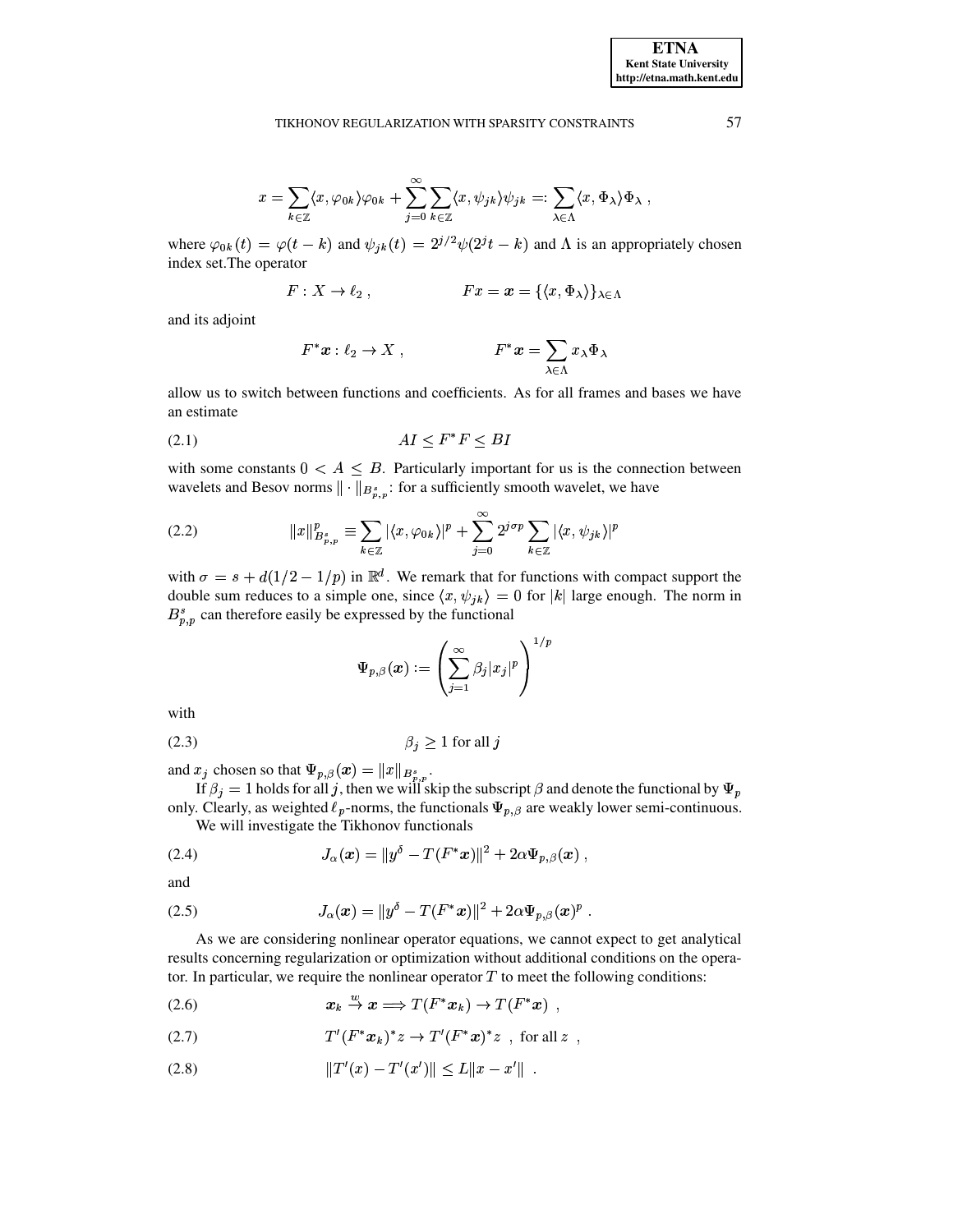Lipschitz continuity of the derivative, i.e., [\(2.8\)](#page-3-0), is a standard assumption for nonlinear inverse problems. It was already used for the analysis of Tikhonov regularization in a Hilbert space problems. It was already used for the analysis of Tikhonov regularization in a Hilbert space<br>setting [\[11\]](#page-19-2). Combining [\(2.8\)](#page-3-0) and [\(2.1\)](#page-3-1) we get for the associated sequences  $x = Fx$ ,  $\tilde{x} =$  $F\tilde{x}$ ,

<span id="page-4-1"></span>
$$
(2.9)\,\, \|T'(F^*x)-T'(F^*\tilde{x})\| \leq L\|F^*x-F^*\tilde{x}\| = L\|F^*Fx-F^*F\tilde{x}\| \stackrel{(2.1)}{\leq} LB^{1/2}\|x-\tilde{x}\|.
$$

If the operator  $T : X \to Y$  does not fulfill [\(2.6\)](#page-3-0), [\(2.7\)](#page-3-0), then these properties hold in many cases if the setting is changed, e.g., by assuming more regularity of the solution of our equation. Assuming that there exists a function space  $X<sup>s</sup>$ , and a compact embedding operator  $i^s: X^s \to X$ , we can consider  $T = T \circ i^s: X^s \to Y$ . Lipschitz regularity of the derivative will be preserved, and one can show that the operator  $T$  meets the conditions [\(2.6\)](#page-3-0)-[\(2.9\)](#page-4-1); see also [\[22,](#page-20-0) Sections 2.1 and 3]. In practical applications,  $X^s$  might be a Sobolev space  $H^{s+t}$ on a bounded domain with  $s > 0$ , and  $X = H<sup>t</sup>$ .

<span id="page-4-0"></span>**3. A regularization result.** The quality of reconstruction of regularization methods depends on a proper choice of the regularization parameter  $\alpha$  in dependance of the data error. In this section we develop a parameter choice rule that guarantees convergence (with respect to the chosen penalty) of the regularized solution  $x_0^{\delta}$  to the solution  $x^{\dagger}$  of equation [\(1.1\)](#page-0-0) as  $\delta \rightarrow 0$ . We will propose an a priori parameter choice rule, that is, the regularization parameter can be obtained in dependence of the noise level only. The following two auxiliary result will be needed for the proof of Theorems [3.3](#page-5-0) and [3.4:](#page-7-0)

<span id="page-4-2"></span>LEMMA 3.1. Let  $1 \leq p \leq 2$ . Then we have for a sequence  $x \in \ell_2$ 

(3.1) Là <sup>P</sup> £á? ?7@ 

*with some constant*  $\kappa_p > 0$ .

*Proof.* For the space of sequences we have  $\ell_p \subset \ell_q$  for  $1 \leq p \leq q < \infty$  and  $||x||_{\ell_q} \leq$  $\kappa_p ||x||_{\ell_p}$  . Consequently we have for  $1\leq p\leq 2$  and  $\beta_\lambda\geq 1$ 

$$
\|x\|_{\ell_2}\leq \kappa_p\|x\|_{\ell_p}=\kappa_p\left(\sum_{\lambda\in\Lambda}|x_\lambda|^p\right)^{1/p}\stackrel{(2.3)}{\leq}\kappa_p\left(\sum_{\lambda\in\Lambda}\beta_\lambda|x_\lambda|^p\right)^{1/p}=\kappa_p\Psi_{p,\beta}(x).\quad \Box
$$

LEMMA 3.2. Let  $1 \leq p \leq 2$  and  $a, b \in \mathbb{R}$  with  $a > 0$  and  $a + b \geq 0$ . Then we have (3.2)  $(a+b)^p \leq C_p(a^p + \text{sgn}(b)|b|^p)$ .

*Proof.* Let us first consider the case  $a, b \ge 0$ . If  $a \le b$ , then  $(a + b)^p \le 2^p b^p \le$  $2^p(b^p + a^p)$ . The same argument applies for  $0 \le b \le a$ , and thus  $(a + b)^p \le 2^p(a^p + b^p)$ . Now let us assume  $a > 0$ ,  $b \le 0$ . Since  $a + b \ge 0$  we obtain  $a \ge |b|$ . It follows that

<span id="page-4-3"></span>
$$
(a+b)^p = (a + sgn(b)|b|)^p = a^p \left(1 - \frac{|b|}{a}\right)^p
$$
  

$$
\stackrel{p \ge 1}{\le} a^p \left(1 - \frac{|b|}{a}\right)
$$
  

$$
\le a^p \left(1 - \left(\frac{|b|}{a}\right)^p\right)
$$
  

$$
= a^p - |b|^p = a^p + sgn(b)|b|^p . \quad \Box
$$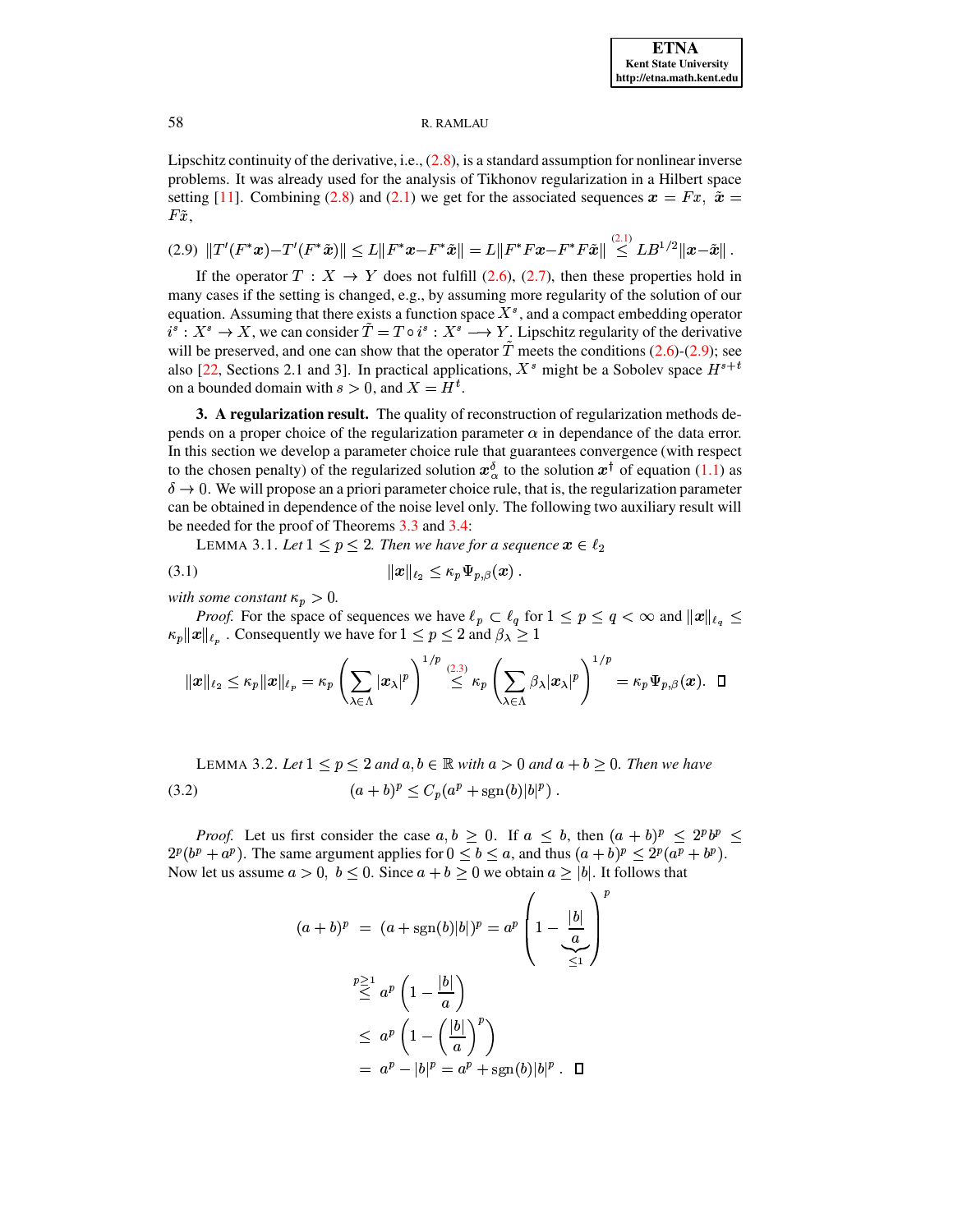For the following regularization result, we will extend the functionals [\(2.4\)](#page-3-3), [\(2.5\)](#page-3-4) in order to find a reconstruction closest to an a priori guess  $\bar{x}$  for the solution, which is done by replacing the penalty  $\Psi_{p,\beta}(\bm{x})$  by  $\Psi_{p,\beta}(\bm{x}-\bar{\bm{x}})$ :

<span id="page-5-0"></span>THEOREM 3.3. Let  $y^{\delta} \in Y$  satisfy  $||y^{\delta} - y|| \leq \delta$  and let  $\alpha(\delta)$  be chosen such that  $\rightarrow 0$  and  $\delta^2/\alpha(\delta) \rightarrow 0$  as  $\delta \rightarrow 0$ . Assume there exists a solution of  $T(F^*x) = y$  $\alpha(\delta) \to 0$  and  $\delta^2/\alpha(\delta) \to 0$  as  $\delta \to 0$ . Assume there exists a solution of  $T(F^*x) = y$ *with finite value*  $\Psi_{p,\beta}$ *, and the a priori guess*  $\bar{x}$  *is chosen with*  $\Psi_{p,\beta}(\bar{x}) < \infty$ *. Then every* sequence  $\{x_{\alpha_k}^{\delta_k}\}$  of minimizers of the functional  $J_\alpha(x)$  with penalty  $\Psi_{p,\beta}(x-\bar{x})$ , defined *in* [\(2.4\)](#page-3-3) where  $\delta_k \to 0$  and  $\alpha_k = \alpha(\delta_k)$  has a convergent subsequence. The limit of every in (2.4) where  $\delta_k \to 0$  and  $\alpha_k = \alpha(\delta_k)$  has a convergent subsequence. The limit of every convergent subsequence is a solution of  $T(F^*x) = y$  with minimal distance to  $\bar{x}$  with respect *to*  $\Psi_{p,\beta}$ . If, in addition, the solution  $x^{\dagger}$  with minimal distance to  $\bar{x}$  is unique, then we have

<span id="page-5-1"></span>
$$
\lim_{\delta\to 0} \bm{x}^\delta_{\alpha(\delta)} = \bm{x}^\dagger~.
$$

*Proof.* Let  $\alpha_k$  and  $\delta_k$  be as above, and  $x^{\dagger}$  be a solution of  $T(F^*x)$  with minimal value of  $\Psi_{p,\beta}(\bm{x}-\bar{\bm{x}})$ . Since  $\bm{x}_{\alpha_k}^{\delta_k}$  is a minimizer of  $J_{\alpha_k}$ , we have

$$
||T(F^*x_{\alpha_k}^{\delta_k}) - y^{\delta_k}||^2 + 2\alpha_k \Psi_{p,\beta}(x_{\alpha_k}^{\delta_k} - \bar{x}) \leq \delta_k^2 + 2\alpha_k \Psi_{p,\beta}(x^{\dagger} - \bar{x}).
$$

Hence  $||T(F^*\bm{x}_{\alpha_k}^{\delta_k}) - y^{\delta_k}||^2 \leq \delta_k^2 + 2\alpha_k \Psi_{p,\beta}(\bm{x}^\dagger - \bar{\bm{x}})$  and thus

(3.3) 
$$
\lim_{k \to \infty} T(F^* \boldsymbol{x}_{\alpha_k}^{\delta_k}) = y.
$$

Moreover, we have  $\Psi_{p,\beta}(x_{\alpha_k}^{\delta_k}-\bar{x})\leq \delta_k^2/\alpha_k(\delta_k)+\Psi_{p,\beta}(x^\dagger-\bar{x}),$  which yields

$$
(3.4) \qquad \frac{1}{\kappa_p}\limsup_k \|x^{\delta_k}_{\alpha_k}-\bar{x}\|_{\ell_2}\overset{(3.1)}{\leq} \limsup_k \Psi_{p,\beta}(x^{\delta_k}_{\alpha_k}-\bar{x})\leq \Psi_{p,\beta}(x^\dagger-\bar{x})\ .
$$

Thus,  $\|\mathbf{x}_{\alpha_k}^{\delta_k}\|_{\ell_2}$  is bounded, and the sequence has a weakly convergent subsequence (in  $\ell_2$ ), again denoted by  $\{x_{\alpha_k}^{\delta_k}\},$ 

<span id="page-5-2"></span>
$$
x_{\alpha_k}^{\delta_k} \rightharpoonup x^* \; .
$$

In particular, since  $T$  satisfies [\(2.6\)](#page-3-0),

$$
y\stackrel{(3.3)}{=}\lim_{k\rightarrow\infty}T(F^*{\boldsymbol{x}}_{\alpha_k}^{\delta_k})=T(F^*{\boldsymbol{x}}^*)\ ,
$$

<span id="page-5-3"></span>and thus  $x^*$  is a solution of  $T(F^*x) = y$ . Since  $\Psi_{p,\beta}$  is weakly lower semi-continuous, we derive

$$
(3.5) \qquad \Psi_{p,\beta}(\boldsymbol{x}^* - \bar{\boldsymbol{x}}) \leq \limsup \Psi_{p,\beta}(\boldsymbol{x}_{\alpha_k}^{\delta_k} - \bar{\boldsymbol{x}}) \overset{(3.4)}{\leq} \Psi_{p,\beta}(\boldsymbol{x}^\dagger - \bar{\boldsymbol{x}}) \leq \Psi_{p,\beta}(\boldsymbol{x}^* - \bar{\boldsymbol{x}}) .
$$

The last inequality follows from the fact that  $x^{\dagger}$  is a solution with minimal value of  $\Psi_{p,\beta}(\cdot)$ . As a consequence,  $\Psi_{p,\beta}(x^* - \bar{x}) = \Psi_{p,\beta}(x^{\dagger} - \bar{x})$ , and  $x^*$  is also a solution with minimal  $\Psi_{p,\beta}$ -value.

**ETNA Kent State University http://etna.math.kent.edu**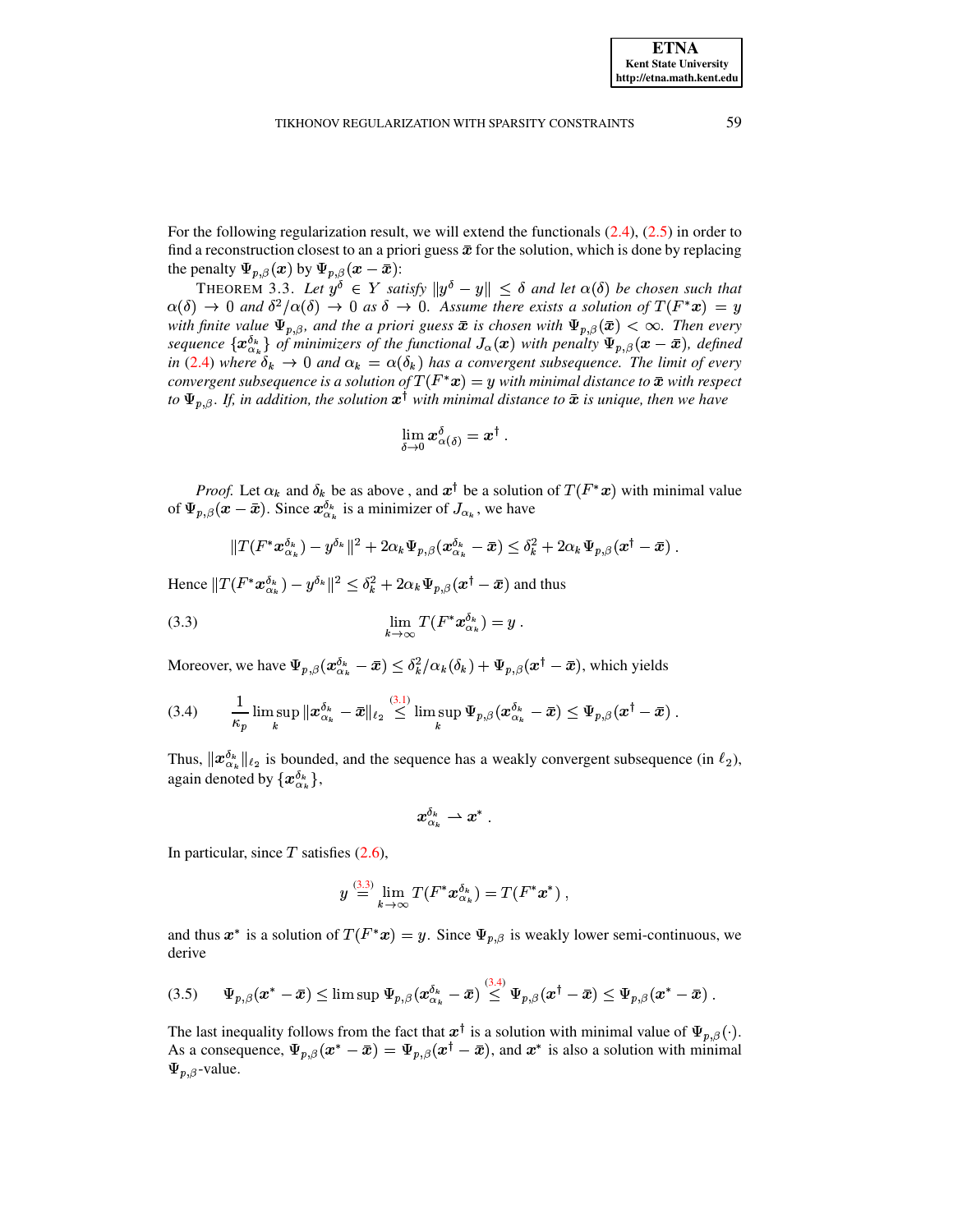Now we want to show  $\Psi_{p,\beta}(\mathbf{x}_{\alpha_k}^{\delta_k} - \mathbf{x}^*) \to 0$  as  $k \to \infty$ . In order to do that, we need to rewrite the absolute value of a real number. Defining

<span id="page-6-2"></span>(3.6) 
$$
\varphi(x,h) = \begin{cases}\n-\text{sgn}(x) \cdot h & \text{if } 0 \neq \text{sgn}(x) = \text{sgn}(h) \text{ and } |x| > |h| \\
(\text{sgn}(x) \cdot h - 2|x|) & \text{if } 0 \neq \text{sgn}(x) = \text{sgn}(h) \text{ and } |x| \leq |h| \\
|h| & \text{if } 0 \neq \text{sgn}(x) = -\text{sgn}(h) \\
\text{if } x = 0.\n\end{cases}
$$

<span id="page-6-0"></span>We obtain

(3.7) 
$$
|x - h| = |x| + \varphi(x, h) .
$$

Clearly, we have  $|x| \ge 0$  and  $|x| + \varphi(x, h) \ge 0$ , and thus we get by (3.2)

(3.8) 
$$
(|x| + \varphi(x, h))^p \leq C_p (|x|^p + \operatorname{sgn}(\varphi)|\varphi(x, h)|^p)
$$

Setting  $x = (x_{\alpha_k}^{\delta_k})_j$ ,  $h = (x^*)_j$  yields

<span id="page-6-1"></span>
$$
\Psi_{p,\beta}(\boldsymbol{x}_{\alpha_{k}}^{\delta_{k}}-\boldsymbol{x}^{*})^{p} = \sum_{j} \beta_{j} |(\boldsymbol{x}_{\alpha_{k}}^{\delta_{k}})_{j}-\boldsymbol{x}_{j}^{*}|^{p}
$$
\n
$$
\stackrel{(3.7)}{=} \sum_{j} \beta_{j} |((\boldsymbol{x}_{\alpha_{k}}^{\delta_{k}})_{j}|+\varphi((\boldsymbol{x}_{\alpha_{k}}^{\delta_{k}})_{j},\boldsymbol{x}_{j}^{*}))^{p}
$$
\n
$$
\stackrel{(3.8)}{\leq} C_{p} \left( \sum_{j} \beta_{j} |(\boldsymbol{x}_{\alpha_{k}}^{\delta_{k}})_{j}|^{p} + \sum_{j} \beta_{j} \operatorname{sgn}(\varphi) |\varphi((\boldsymbol{x}_{\alpha_{k}}^{\delta_{k}})_{j},\boldsymbol{x}_{j}^{*})|^{p} \right)
$$
\n
$$
= C_{p} \left( \Psi_{p,\beta}(\boldsymbol{x}_{\alpha_{k}}^{\delta_{k}})^{p} + \sum_{j} \beta_{j} \operatorname{sgn}(\varphi) |\varphi((\boldsymbol{x}_{\alpha_{k}}^{\delta_{k}})_{j},\boldsymbol{x}_{j}^{*})|^{p} \right)
$$
\n
$$
\stackrel{(3.5)}{\leq} C_{p} \left( \Psi_{p,\beta}(\boldsymbol{x}^{*}) + \sum_{j} \beta_{j} \operatorname{sgn}(\varphi) |\varphi((\boldsymbol{x}_{\alpha_{k}}^{\delta_{k}})_{j},\boldsymbol{x}_{j}^{*})|^{p} \right).
$$

By the definition of  $\varphi(x, h)$  in (3.6) follows

$$
|\varphi(x,h)| = \begin{cases} |-\text{sgn}(x) \cdot h| \le |h| & \text{if } 0 \ne \text{sgn}(x) = \text{sgn}(h) \text{ and } |x| > |h| \\ |\text{sgn}(x) \cdot h - 2|x|| \le 3|h| & \text{if } 0 \ne \text{sgn}(x) = \text{sgn}(h) \text{ and } |x| \le |h| \\ |h| & \text{if } 0 \ne \text{sgn}(x) = -\text{sgn}(h) \\ |h| & \text{if } x = 0 \end{cases}
$$

Therefore, we obtain

$$
|\varphi(x_j^*,x_{\alpha_{k\cdot j}}^{\delta_k})|^p\leq 3^p|x_j^*|^p
$$

and

$$
\sum_j \beta_j |\varphi((\boldsymbol{x}_{\alpha_k}^{\delta_k})_j, \boldsymbol{x}_j^*)| \leq 3^p \sum_j \beta_j |\boldsymbol{x}_j^*|^p = 3^p \Psi_{p,\beta}(\boldsymbol{x}^*)^p.
$$

Thus  $\sum_j 3^p \beta_j |x_j^*|^p$  dominates  $\sum_j \beta_j |\varphi((x_{\alpha_k}^{\delta_k})_j, x_j^*)|^p$ , and we can interchange limit and sum,

$$
\lim_{k\to\infty}\sum_j \beta_j\, \text{sgn}(\varphi)|\varphi((\boldsymbol{x}_{\alpha_k}^{\delta_k})_j,\boldsymbol{x}_j^*)|^p=\sum_j \lim_{k\to\infty} \beta_j\, \text{sgn}(\varphi)|\varphi((\boldsymbol{x}_{\alpha_k}^{\delta_k})_j,\boldsymbol{x}_j^*)|^p\,.
$$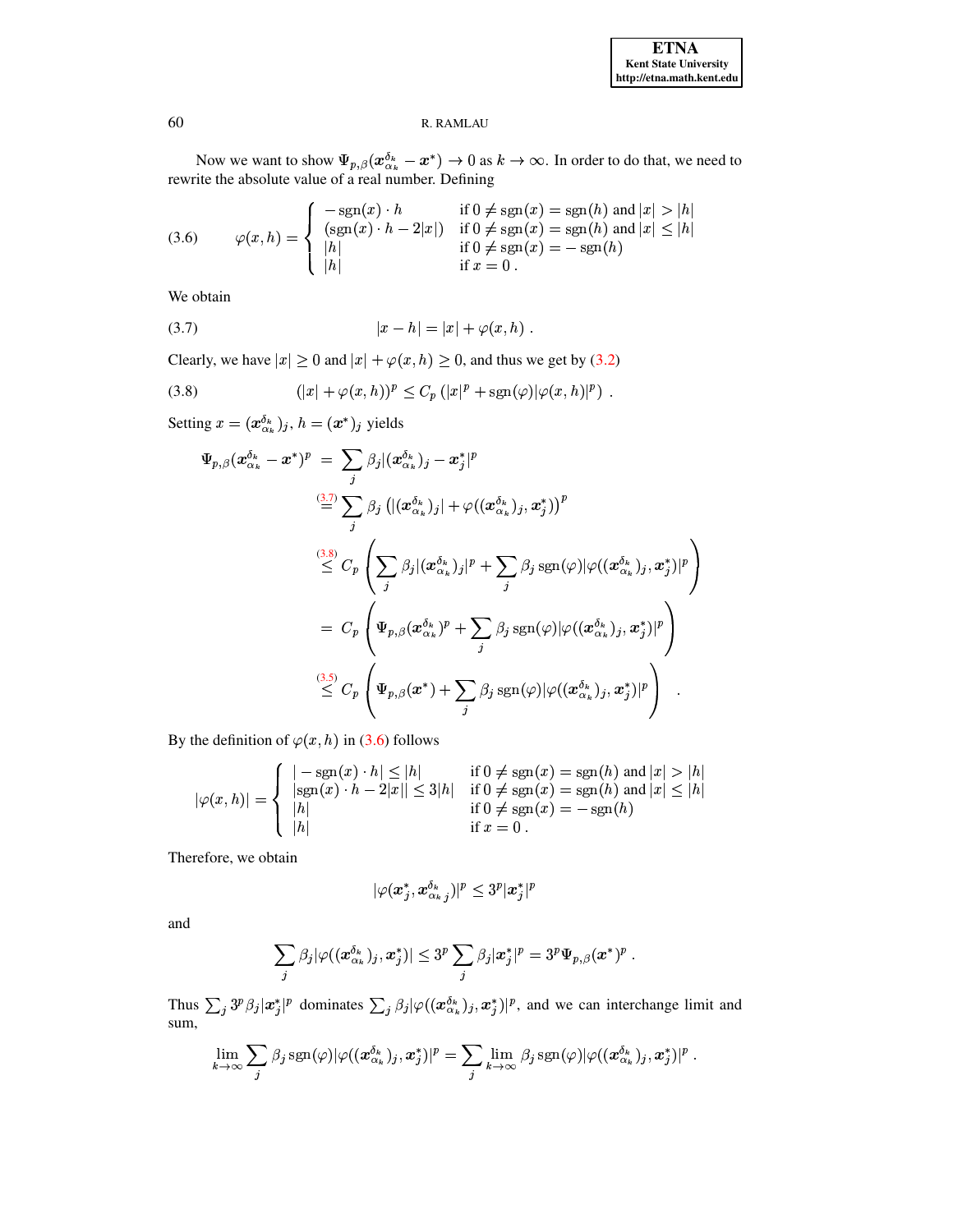| <b>ETNA</b>                  |
|------------------------------|
| <b>Kent State University</b> |
| http://etna.math.kent.edu    |

Since  $x_{\alpha_k}^{\delta_k} \xrightarrow{\ell_2} x^*$ , we have in particular  $(x_{\alpha_k}^{\delta_k})_j \to (x^*)_j$  for  $k \to \infty$ , and thus  $(x_{\alpha_k}^{\delta_k})_j \to x^*_j$ for  $k \to \infty$ . Now assume that  $x_i^* \neq 0$ . Then there exists  $k_0$  such that  $(x_{\alpha_k}^{\delta_k})_j \neq 0$  and  $sgn((\mathbf{x}_{\alpha_k}^{\delta_k})_j) = sgn(\mathbf{x}_j^*)$  for all  $k \geq k_0$ . According to the definition (3.6) of  $\varphi$ , we have for  $k\geq k_0$ 

$$
\varphi((\boldsymbol{x}_{\alpha_k}^{\delta_k})_j,\boldsymbol{x}_j^*)=\left\{\begin{array}{c}-\text{sgn}((\boldsymbol{x}_{\alpha_k}^{\delta_k})_j)\cdot \boldsymbol{x}_j^*=-|\boldsymbol{x}_j^*|\\\text{sgn}((\boldsymbol{x}_{\alpha_k}^{\delta_k})_j)\cdot \boldsymbol{x}_j^*-2|(\boldsymbol{x}_{\alpha_k}^{\delta_k})_j|=|\boldsymbol{x}_j^*|-2|(\boldsymbol{x}_{\alpha_k}^{\delta_k})_j|\end{array}\right.
$$

which gives

$$
\lim_{k\to\infty}\varphi((\boldsymbol{x}_{\alpha_k}^{\delta_k})_j,\boldsymbol{x}_j^*)=-|\boldsymbol{x}_j^*|\ ,
$$

and

$$
\lim_{k\to\infty}{\rm sgn}(\varphi)|\varphi((\boldsymbol{x}_{\alpha_k}^{\delta_k})_j,\boldsymbol{x}_j^*)|^p=-|\boldsymbol{x}_j^*|^p\ .
$$

We wish to remark that we do not have to consider the case  $x_i^* = 0$ , because  $\varphi((x_{\alpha_k}^{\delta_k})_i, x_i^*) = 0$ holds then anyway, and we can exclude these indices in all sums. Consequently,

$$
0 \leq \lim_{k \to \infty} \Psi_{p,\beta}(\boldsymbol{x}_{\alpha_k}^{\delta_k} - \boldsymbol{x}^*) \leq C_p \left( \Psi_{p,\beta}(\boldsymbol{x}^*) + \lim_{k \to \infty} \sum_j \beta_j \operatorname{sgn}(\varphi) |\varphi((\boldsymbol{x}_{\alpha_k}^{\delta_k})_j, \boldsymbol{x}_j^*)|^p \right)
$$
  
=  $C_p \left( \Psi_{p,\beta}(\boldsymbol{x}^*) + \sum_j \lim_{k \to \infty} \beta_j \operatorname{sgn}(\varphi) |\varphi((\boldsymbol{x}_{\alpha_k}^{\delta_k})_j, \boldsymbol{x}_j^*)|^p \right)$   
=  $C_p \left( \Psi_{p,\beta}(\boldsymbol{x}^*) - \sum_j \beta_j |\boldsymbol{x}_j^*|^p \right) = 0$ ,

which proves  $x_{\alpha_k}^{\delta_k} \to x^*$  with respect to  $\Psi_{p,\beta}$  and also with respect to  $\ell_2$ . If  $x^*$  is unique, our assertion about the convergence of  $x_{\alpha(\delta)}^{\delta}$  follows by the convergence principles from the fact that every sequence has a convergent subsequence with the same limit  $x^{\dagger}$ .  $\Box$ 

The same techniques as above also can be applied in case of the penalty  $\Psi_{p,\beta}(x-\bar{x})^p$ :

<span id="page-7-0"></span>THEOREM 3.4. Let  $y^{\delta} \in Y$  with  $||y^{\delta} - y|| \leq \delta$  and let  $\alpha(\delta)$  be chosen with  $\alpha(\delta) \to 0$  and  $\delta^2/\alpha(\delta) \to 0$  as  $\delta \to 0$ . Assume there exists a solution of  $T(F^*x) = y$  with finite value of  $\Psi_{p,\beta}$ , and the a priori guess  $\bar{x}$  fulfills  $\Psi_{p,\beta}(\bar{x}) < \infty$  as well. Then every sequence  $\{x_{\alpha_k}^{\delta_k}\}$  of minimizers of the functional  $J_\alpha(x)$  with penalty  $\Psi_{p,\beta}(x-\bar{x})^p$ , defined in (2.5) where  $\delta_k \to 0$ and  $\alpha_k = \alpha(\delta_k)$  has a convergent subsequence. The limit of every convergent subsequence is a solution of  $T(F^*x) = y$  with minimal value of  $\Psi_{p,\beta}(x-\bar{x})$ . If, in additition, the solution  $\mathbf{x}^{\dagger}$  with minimal  $\Psi_{p,\beta}(\mathbf{x}-\bar{\mathbf{x}})$  is unique, then we have

$$
\lim_{\delta\to 0} \bm{x}^\delta_{\alpha(\delta)} = \bm{x}^\dagger\ .
$$

Proof. The proof is almost the same as above:

Let  $\alpha_k$  and  $\delta_k$  be as above, and  $x^{\dagger}$  a solution of  $T(F^*x)$  with minimal value of  $\Psi_{p,\beta}(x)$  $\bar{x}$ ). Since  $x_{\alpha_k}^{\delta_k}$  is a minimizer of  $J_{\alpha_k}$ , we have

$$
||T(F^*x_{\alpha_k}^{\delta_k}) - y^{\delta_k}||^2 + 2\alpha_k \Psi_{p,\beta}(x_{\alpha_k}^{\delta_k} - \bar{x})^p \leq \delta_k^2 + 2\alpha_k \Psi_{p,\beta}(x^{\dagger} - \bar{x})^p.
$$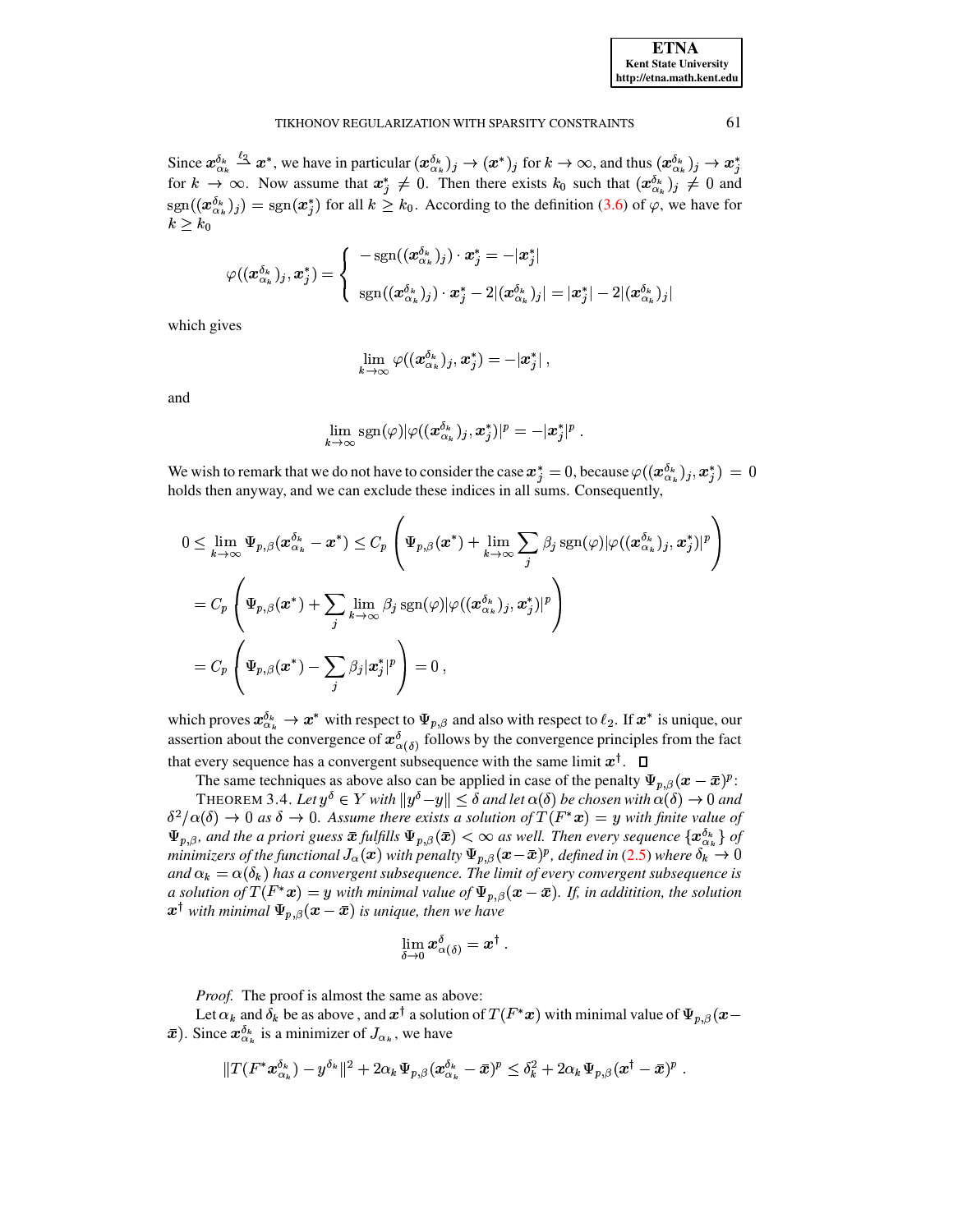Hence we have  $||T(F^*x_{\alpha_k}^{\delta_k}) - y^{\delta_k}||^2 \leq \delta_k^2 + 2\alpha_k \Psi_{p,\beta}(x^\dagger - \bar{x})^p$  and thus

$$
\lim_{k\to\infty} T(F^*x_{\alpha_k}^{\delta_k})=y\ .
$$

Moreover, we have  $\Psi_{p,\beta}(x_{\alpha_k}^{a_k} - \bar{x}) \leq \delta_k^2/\alpha_k(\delta_k) + \Psi_{p,\beta}(x^{\dagger} - \bar{x})^p$ , which yields

$$
\frac{1}{\kappa_p}\limsup_k\|x_{\alpha_k}^{\delta_k}-\bar x\|_{\ell_2}^p\overset{(3.1)}{\leq}\limsup_k\Psi_{p,\beta}(x_{\alpha_k}^{\delta_k}-\bar x)^p\leq\Psi_{p,\beta}(x^\dagger-\bar x)^p\;.
$$

Thus,  $\|\mathbf{x}_{\alpha_k}^{\delta_k}\|_{\ell_2}$  is bounded, and the sequence has a weakly convergent subsequence (in  $\ell_2$ ), again denoted by  $\{x_{\alpha_k}^{\delta_k}\}$ , with

$$
x_{\alpha_k}^{\delta_k} \rightharpoonup x^*\,.
$$

In particular, as  $T$  satisfies  $(2.6)$ ,

$$
y\stackrel{(3.3)}{=}\lim_{k\rightarrow\infty}T(F^*{\boldsymbol{x}}_{\alpha_k}^{\delta_k})=T(F^*{\boldsymbol{x}}^*)\;,
$$

the contract of the contract of the

and thus  $x^*$  is a solution of  $T(F^*x) = y$ . By assumption,  $\Psi_{p,\beta}$  is weakly semi continuous, and thus we derive

$$
\Psi_{p,\beta} (\pmb{x}^*-\bar{\pmb{x}})^p \leq \limsup \Psi_{p,\beta} (\pmb{x}_{\alpha_k}^{\delta_k}-\bar{\pmb{x}})^p \overset{(3,4)}{\leq} \Psi_{p,\beta} (\pmb{x}^{\dagger}-\bar{\pmb{x}})^p \leq \Psi_{p,\beta} (\pmb{x}^*-\bar{\pmb{x}})^p \; .
$$

The last inequality follows from the fact that  $x^{\dagger}$  is a solution with minimal value of  $\Psi_{p,\beta}(x \bar{x}$ ). As a consequence,  $\Psi_{p,\beta}(x^* - \bar{x}) = \Psi_{p,\beta}(x^{\dagger} - \bar{x})$ , and  $x^*$  is also a solution with minimal distance to  $\bar{x}$  with respect to  $\Psi_{p,\beta}$ .

It remains to estimate  $\Psi_{p,\beta} (x_{\alpha_k}^{\delta_k} - x^*)^p$ , which can be done exactly as in the previous proof.  $\Box$ 

<span id="page-8-0"></span>**4.** Computation of a minimizer for the Tikhonov functional with penalty  $\Psi^p_{n,\beta}(x)$ . We want to use surrogate functionals for the minimization of  $(2.5)$ . They were first investi-gated in Daubechies et al. [\[6\]](#page-19-12) for the minimization of  $(2.5)$  with a linear operator. A first convergence result of the algorithm with nonlinear operator and quadratic Hilbert space penalty was presented in  $[26]$ , and the minimization of  $(2.4)$  with one-homogeneous sparsity con-straint was investigated in [\[27\]](#page-20-8). As mentioned earlier, the use of the penalty  $\Psi_{p,\beta}(x)$  has the disadvantage that iteration process necessary for the computation of a minimizer of the surrogate functional can only be carried out explicitly for  $p \in 1, 2, \infty$ . As we will see, this is not the case if the penalty  $\Psi_{p,\beta}(x)^p$  is used instead. What remains an open question is the convergence of the surrogate functional algorithm for minimizing [\(2.5\)](#page-3-4) and nonlinear operator, which will be considered in this chapter. Although the results from the one-homogeneous case do not carry over directly, it turns out that some of the proofs will be almost the same. In these cases, we will only refer to the corresponding proofs in [\[27\]](#page-20-8).

<span id="page-8-2"></span><span id="page-8-1"></span>We want to compute a minimizer of the functional

(4.1) 
$$
J_{\alpha}(\bm{x}) = ||y^{\delta} - T(F^*\bm{x})||^2 + 2\alpha \Psi_{p,\beta}(\bm{x})^p.
$$

The minimizer (or at least a critical point of the functional) will be computed by the method of surrogate functionals, that is we consider

$$
(4.2) \ \ J_{\alpha}^{s}(\mathbf{x},\mathbf{a}) = \|y^{\delta} - T(F^{*}\mathbf{x})\|^{2} + 2\alpha \Psi_{p,\beta}(\mathbf{x})^{p} + C\|\mathbf{x} - \mathbf{a}\|^{2} - \|T(F^{*}\mathbf{x}) - T(F^{*}\mathbf{a})\|^{2}
$$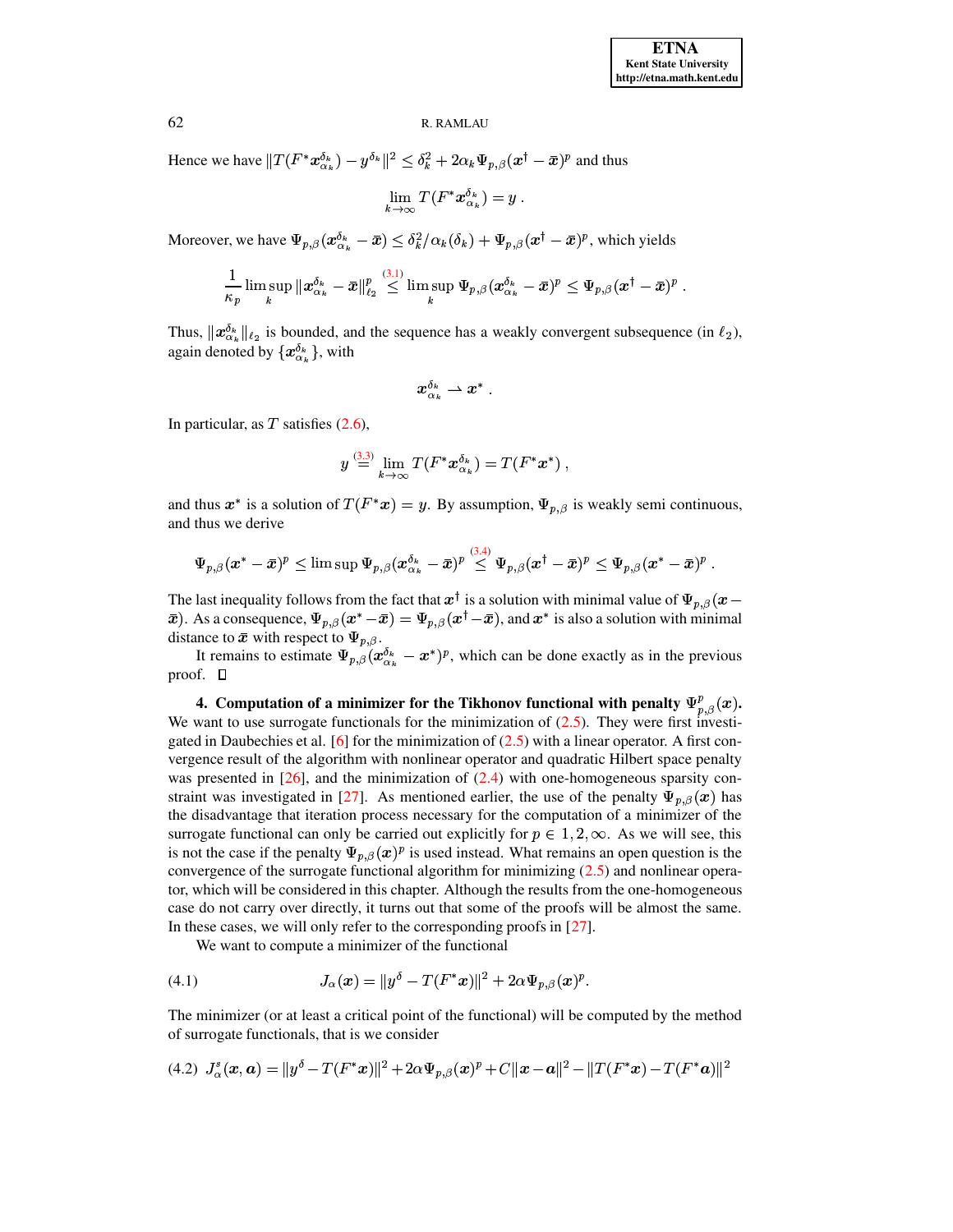and create a sequence of iterates  $\{x_k\}$  by

$$
\boldsymbol{x}_{k+1} = \arg\min_{\boldsymbol{x}} J_{\alpha}^s(\boldsymbol{x}, \boldsymbol{x}_k)~.
$$

In the following we will show that the sequence  $x_k$  converges towards a critical point of the functional. Since  $(4.2)$  contains a negative term, it is not clear whether the functional  $\bar{J}_{\alpha}^{s}(x, a)$  is bounded from below. It turns out that this can be ensured by a proper choice of the constant C in  $(4.2)$ :

<span id="page-9-2"></span>PROPOSITION 4.1. For given  $\alpha > 0$  and  $x_0 \in \ell_2$ , we define a ball  $K_r$  by

$$
K_r := \{ \mathbf{x} \in \ell_2 : \Psi_{p,\beta}(\mathbf{x})^p \le r \}
$$

with radius

<span id="page-9-1"></span>
$$
r:=\frac{\|y^\delta-T(F^*x_0)\|_Y^2+2\alpha\Psi_{p,\beta}(x_0)^p}{2\alpha}
$$

Let the constant  $C$  be chosen as

$$
(4.3) \quad C := 2B \max \left\{ \left( \sup_{\bm{x} \in K_r} \|T'(F^*\bm{x})\| \right)^2, L\sqrt{\|y^\delta - T(F^*\bm{x}_0)\|^2 + 2\alpha \Psi_{p,\beta}(\bm{x}_0)^p} \right\},
$$

where  $L$  is the Lipschitz constant of the Fréchet derivative of  $T$  and  $B$  denotes the upper frame constant in (2.1). Then the functionals  $J^s_{\alpha}(x, x_k)$  are bounded from below for all  $x \in \ell_2$  and all  $k \in \mathbb{N}$  and have thus minimizers. For the minimizer  $x_{k+1}$  of  $J^s_{\alpha}(x, x_k)$  holds  $x_{k+1} \in K_r$ . Moreover, the sequences  $\{J_{\alpha}(x_k)\}_{k=0,1,2,...}$  and  $\{J_{\alpha}^s(x_{k+1},x_k)\}_{k=0,1,2,...}$  are non-increasing, and

<span id="page-9-3"></span>(4.4) 
$$
2BL||y^{\delta} - T(F^*x_k)|| \leq C
$$

holds.

The proof is the same as in Lemma 1, Proposition 2 and Corollary 3 in  $[27]$ , one only has to replace  $\Psi(\mathbf{L}x)$  by  $\Psi_{p,\beta}(x)^p$ .

<span id="page-9-0"></span>PROPOSITION 4.2. Let  $1 < p \le 2$ . Then the necessary condition for a minimizer of  $(4.2)$  is given by the equation

(4.5) 
$$
0 = -FT'(F^*x)^*(y^{\delta} - T(F^*a)) - C(a-x) + \alpha pD(x)
$$

where

$$
(D(\boldsymbol{x}))_j = \beta_j \operatorname{sgn}(x_j) |x_j|^{p-1} .
$$

*Proof.* By standard Hilbert space methods we obtain for  $h \in \ell_2$ 

$$
J_{\alpha}^{s}(\boldsymbol{x}+\boldsymbol{h},\boldsymbol{a})=\|y^{\delta}-T(F^{*}\boldsymbol{x})\|^{2}+C\|\boldsymbol{x}-\boldsymbol{a}\|^{2}-\|T(F^{*}\boldsymbol{x})-T(F^{*}\boldsymbol{a})\|^{2}-2\langle FT'(F^{*}\boldsymbol{x})^{*}(y^{\delta}-T(F^{*}\boldsymbol{a}))+C(\boldsymbol{a}-\boldsymbol{x}),\boldsymbol{h}\rangle_{\ell_{2}}+2\alpha(\Psi_{p,\beta}(\boldsymbol{x}+\boldsymbol{h})^{p}-\Psi_{p,\beta}(\boldsymbol{x}))^{p}+O(\|\boldsymbol{h}\|^{2})
$$

Morover, we get

$$
\Psi_{p,\beta}(x+h)^p = \sum \alpha_j |x_j + h_j|^p = \sum \beta_j |x_j|^p + p \sum \beta_j \operatorname{sgn}(x_j) |x_j|^{p-1} h_j + O(||h||^2)
$$
  
=  $\Psi_{p,\beta}(x)^p + p \langle D(x), h \rangle_{\ell_2} + O(||h||^2)$ .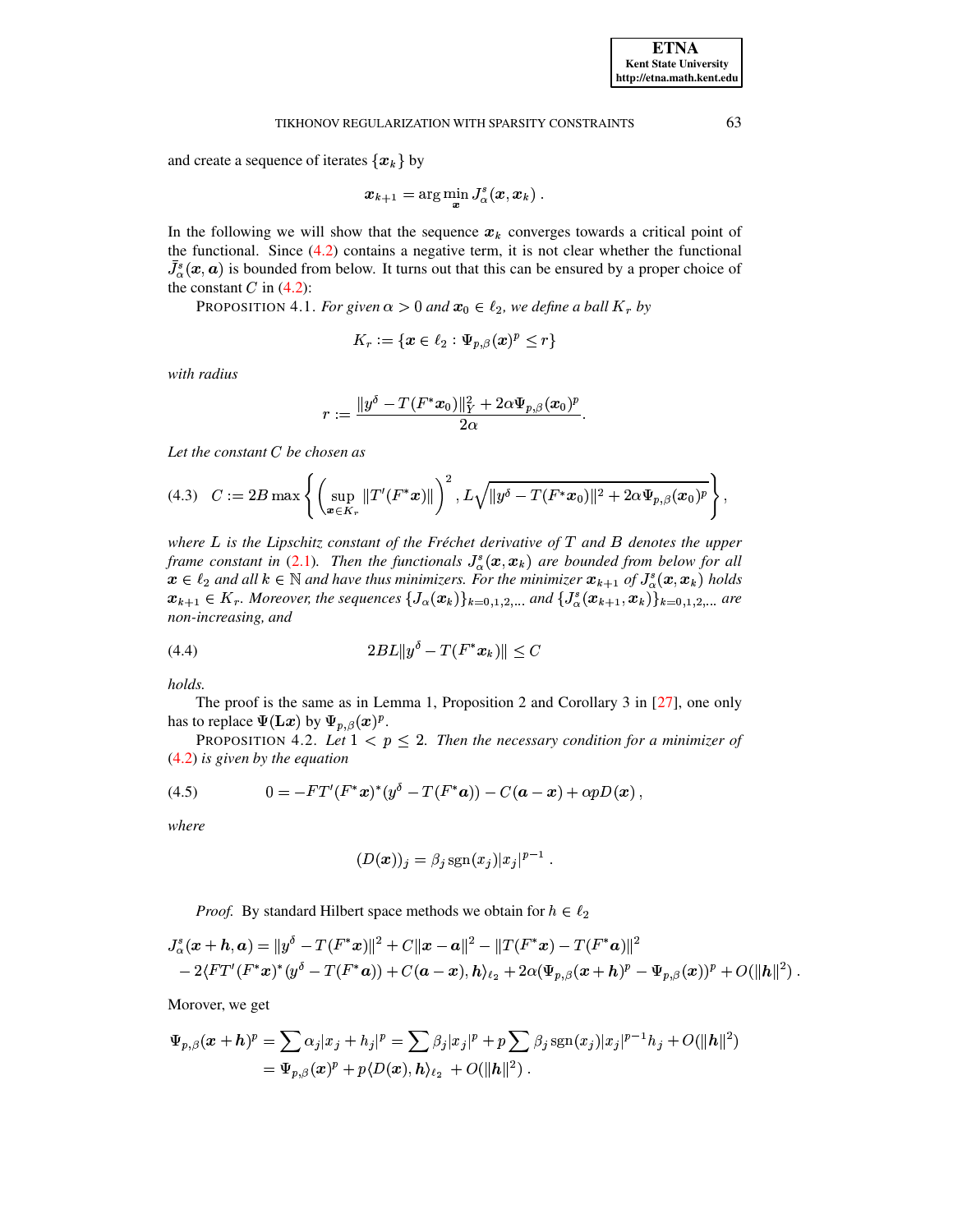Altogether, we have shown

$$
J^s_\alpha(\boldsymbol{x}+\boldsymbol{h},\boldsymbol{a})-J^s_\alpha(\boldsymbol{x},\boldsymbol{a})=-2\langle FT'(F^*\boldsymbol{x})^*(y^\delta-T(F^*\boldsymbol{a}))+C(\boldsymbol{a}-\boldsymbol{x})-\alpha pD(\boldsymbol{x}),\boldsymbol{h}\rangle_{\ell_2}+O(\|\boldsymbol{h}\|^2)
$$

which proves the assertion.  $\Box$ 

We wish to remark that a similiar expression for the necessary condition was derived in  $[6]$  in case of a linear operator.

Setting

$$
M(\boldsymbol{x},\boldsymbol{a})=\frac{1}{C}FT'(F^*\boldsymbol{x})(y^\delta-T(F^*a))+a\ ,
$$

equation  $(4.5)$  can be rewritten as

<span id="page-10-0"></span>
$$
\underbrace{(I + \frac{\alpha}{C}pD)\boldsymbol{x}}_{=: \Phi(\boldsymbol{x})} = M(\boldsymbol{x}, \boldsymbol{a}) ,
$$

and, in order to compute a critical point of  $(4.2)$ , it remains to solve the fixed point equation

(4.6) 
$$
x = \Phi^{-1}(M(x, a)) =: U(x, a)
$$

Since the operator D is defined on the coefficients, so are  $\Phi$  and  $\Phi^{-1}$ , i.e., with  $x = (x_i)$ , we have to solve the equation

$$
x_j + \frac{\alpha}{C} p\beta_j |x_j|^{p-1} \operatorname{sgn}(x_j) = M(x, a)_j
$$

for every  $i$ . This equation always obtains a unique solution, as the left hand side is strictly monotonically increasing. We would like to find a solution of the fixed point equation (4.6) by a classical fixed point iteration, i.e. we want to compute the new iterate as  $x_{k+1} =$  $\lim_{l\to\infty} x_{k,l}$ ,  $x_{k,l+1} = U(x_{k,l}, x_k)$ . Thus we have to show that U is a contraction:

LEMMA 4.3. The operator U is Lipschitz continuous,

$$
||U(\pmb{x},\pmb{a})-U(\tilde{\pmb{x}},\pmb{a})||\leq q||\pmb{x}-\tilde{\pmb{x}}||
$$

with constant

<span id="page-10-1"></span>
$$
q=\frac{BL}{C}\sqrt{J_{\alpha}(\pmb{a})}
$$

*Proof.* The operator  $\Phi^{-1}$  is non - expansive, e.g., we have  $\|\Phi^{-1}(x) - \Phi^{-1}(\tilde{x})\| \le$  $||x - \tilde{x}||$ ; see [6]. We observe

$$
||U(\boldsymbol{x}, \boldsymbol{a}) - U(\tilde{\boldsymbol{x}}, \boldsymbol{a})|| \le ||M(\boldsymbol{x}, \boldsymbol{a}) - M(\tilde{\boldsymbol{x}}, \boldsymbol{a})||
$$
  
\n
$$
\le \frac{B^{1/2}}{C} ||FT'(F^*\boldsymbol{x}) - FT'(F^*\tilde{\boldsymbol{x}})|| ||y^{\delta} - T(F^*\boldsymbol{a})||
$$
  
\n
$$
\le \frac{(2.9)}{C} ||\boldsymbol{x} - \tilde{\boldsymbol{x}}|| \sqrt{||y^{\delta} - T(F^*\boldsymbol{a})||^2 + \alpha \Psi_p(\boldsymbol{a})^p}.
$$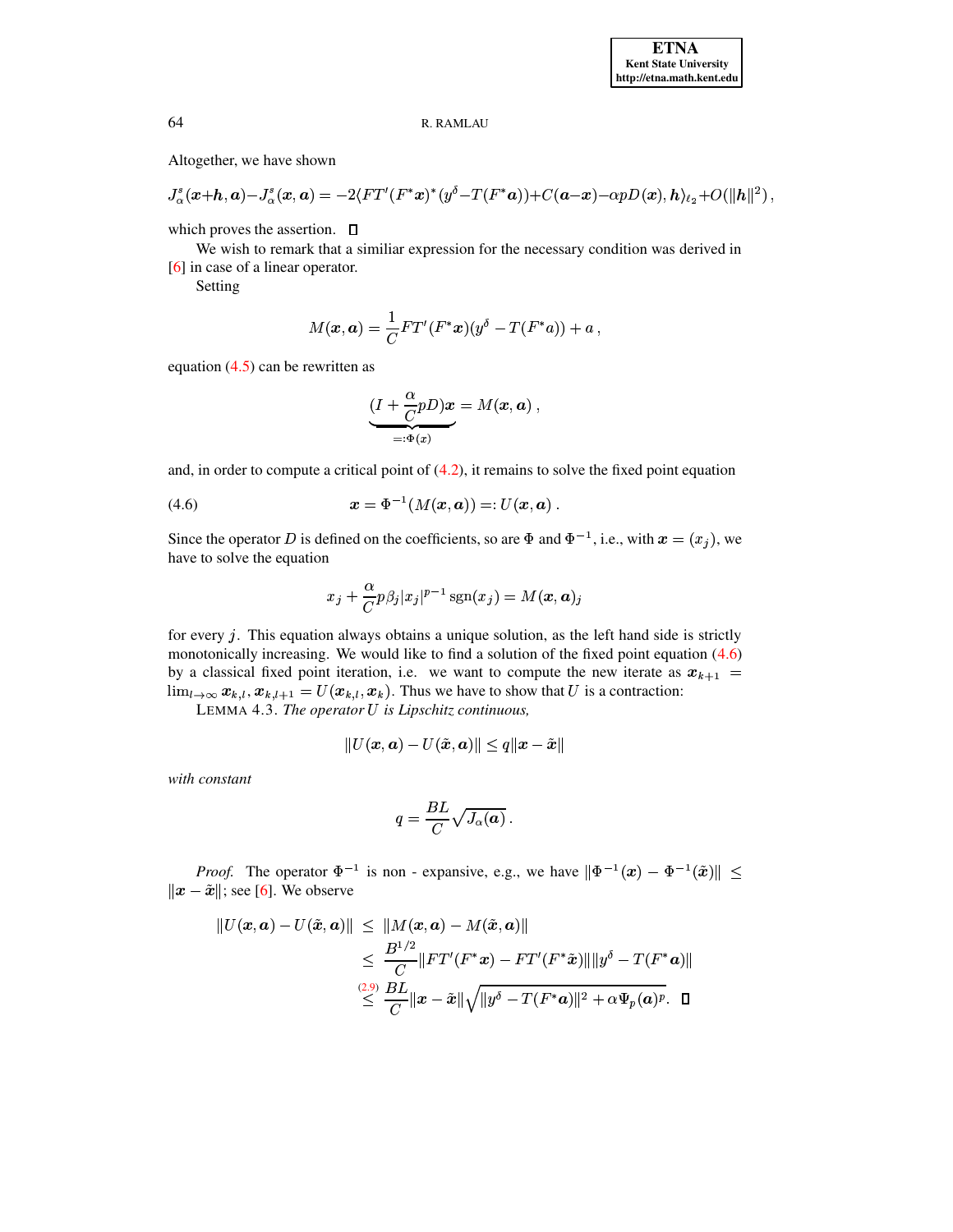The fixed point iteration  $x_{k,l+1} = U(x_{k,l}, x_k)$  converges only if the operator  $U(\cdot, x_k)$ forms a contraction for all  $k \in \mathbb{N}$ . This will be shown in the following

PROPOSITION 4.4. The fixed point map  $U(x, x_k)$  for solving the fixed point equation (4.6) is a contraction for all  $k = 0, 1, 2, \ldots$  and all  $\alpha \geq 0$ .

*Proof.* By the definition of C in (4.3) and Lemma 4.3 (setting  $a = x_0$ ), we deduce that  $U(\mathbf{x}, \mathbf{x}_0)$  is a contraction with

$$
q = \frac{BL}{C}\sqrt{J_{\alpha}(x_0)} \leq \frac{1}{2} < 1.
$$

Proposition 4.1 states that the sequence of functional values  $J_{\alpha}(x_k)$  is nonincreasing, and we complete the proof by

$$
||U(\pmb{x},\pmb{x}_k)-U(\tilde{\pmb{x}},\pmb{x}_k)||_{\ell_2}\leq \frac{BL}{C}\sqrt{J_\alpha(\pmb{x}_k)}\|\pmb{x}-\tilde{\pmb{x}}\|_{\ell_2}\\ \leq \dots \leq \frac{BL}{C}\sqrt{J_\alpha(\pmb{x}_0)}\|\pmb{x}-\tilde{\pmb{x}}\|_{\ell_2}\leq \frac{1}{2}\|\pmb{x}-\tilde{\pmb{x}}\|_{\ell_2}.\quad \Box
$$

The reconstructed fixed point of  $U(x, x_k)$  is certainly a critical point of the surrogate functional, but it remains to show that it is also a global minimizer of  $J^s_\alpha(\boldsymbol{x}, \boldsymbol{x}_k)$ :

**PROPOSITION 4.5.** The necessary equation (4.6) for a minimum of the functional  $J^s_{\alpha}(x, x_k)$ has a unique fixed point, and the fixed point iteration converges towards the minimizer.

*Proof.* To verify this assertion, we have to investigate the Taylor expansion of  $J^s_\alpha$  more closely. By Taylor's expansion for  $T$  and the Lipschitz-continuity of  $T'$  we get

$$
(4.7) \tT(F^*x + F^*h) = T(F^*x) + T'(F^*x)F^*h + R(F^*x, F^*h)
$$

with

<span id="page-11-0"></span>
$$
\|R(F^* \bm{x}, F^* \bm{h})\|_Y \leq \frac{B^{1/2}L}{2} \|\bm{h}\|_{\ell_2}^2\;.
$$

We have

$$
J_{\alpha}^s(\boldsymbol{x}+\boldsymbol{h},\boldsymbol{x}_k) - J_{\alpha}^s(\boldsymbol{x},\boldsymbol{x}_k) = \partial J_{\alpha}^s(\boldsymbol{x},\boldsymbol{x}_k) \boldsymbol{h} + r(\boldsymbol{x},\boldsymbol{x}_k,\boldsymbol{h})
$$

and

<span id="page-11-1"></span>
$$
\Psi_{p,\beta}^p(x+h)-\Psi_{p,\beta}^p(x)=\partial\Psi_{p,\beta}^p(x)h+r_1(x,h).
$$

 $\Psi_{n, \beta}^{p}$  is convex, and for convex functionals

$$
(4.8) \t\t\t r_1(\mathbf{x}, \mathbf{h}) \ge 0
$$

holds. Using  $(4.7)$  we get

$$
J_{\alpha}^{s}(\boldsymbol{x}+\boldsymbol{h},\boldsymbol{x}_{k})-J_{\alpha}^{s}(\boldsymbol{x},\boldsymbol{x}_{k})=\partial J_{\alpha}^{s}(\boldsymbol{x},\boldsymbol{x}_{k})\boldsymbol{h}+C\|\boldsymbol{h}\|^{2}-2\langle y^{\delta}-T(F^{*}\boldsymbol{x}),R(F^{*}\boldsymbol{x},F^{*}\boldsymbol{h})\rangle \\ +2\alpha\cdot r_{1}(\boldsymbol{x},\boldsymbol{h}) \\ \geq \partial J_{\alpha}^{s}(\boldsymbol{x},\boldsymbol{x}_{k})\boldsymbol{h}+\left(C-BL\|y^{\delta}-T(F^{*}\boldsymbol{x})\|\right)\|\boldsymbol{h}\|^{2}+2\alpha\cdot r_{1}(\boldsymbol{x},\boldsymbol{h})
$$

Now,  $x_{k+1}$  is at least a critical point of the functional, and thus we have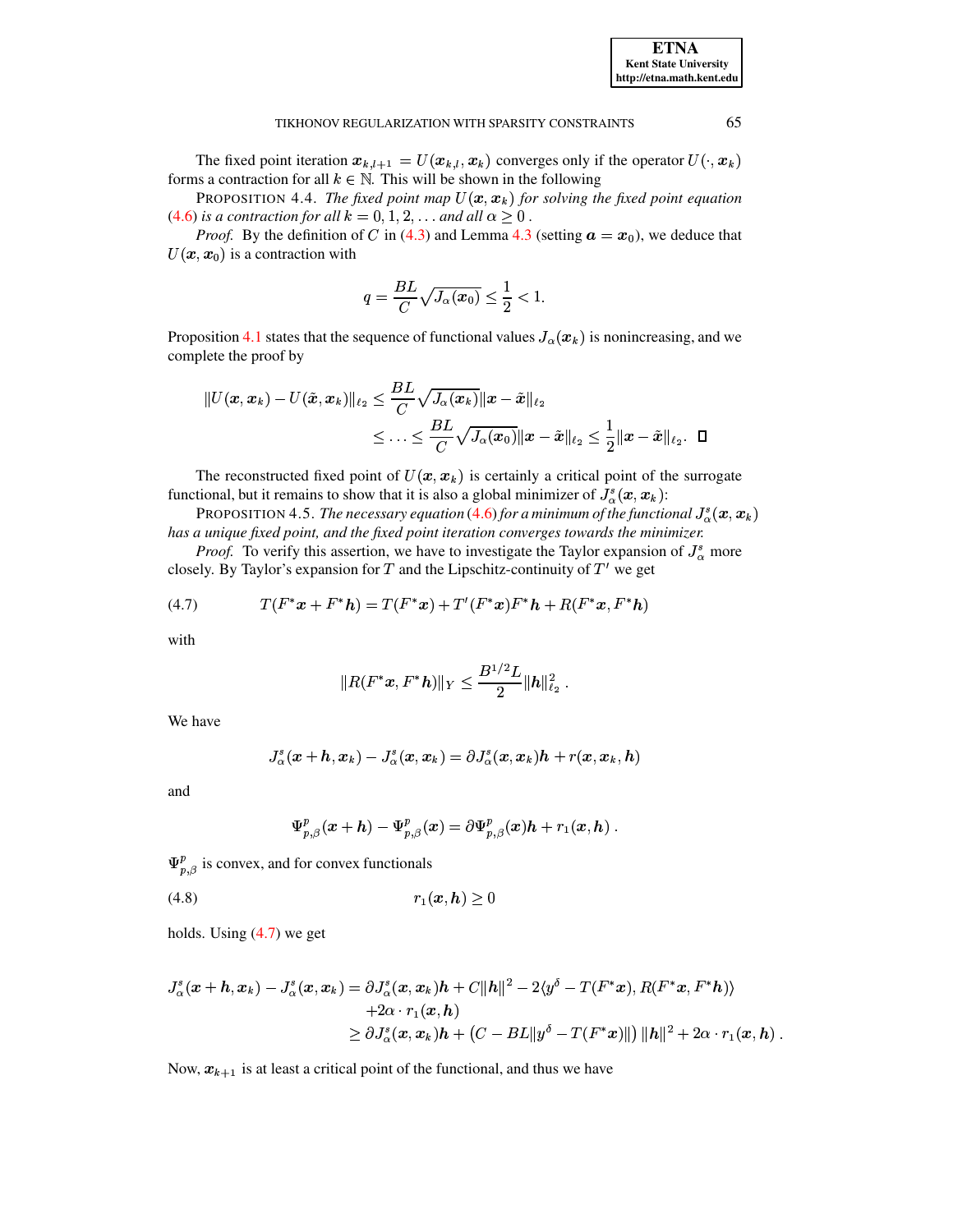$$
J^s_\alpha(\pmb{x}_{k+1}+\pmb{h},\pmb{x}_{k}) - J^s_\alpha(\pmb{x}_{k+1},\pmb{x}_{k}) \geq \frac{\left(C - BL\|y^\delta - T(F^*\pmb{x})\|\right)\|\pmb{h}\|^2 + 2\alpha \cdot r_1(\pmb{x},\pmb{h})}{\geq \frac{(4.4)_{\cdot}(4.8)}{2}\|\pmb{h}\|^2}
$$

for all h, and thus  $x_{k+1}$  is the only global minimizer of  $J^s_\alpha(x, x_k)$ .  $\Box$ 

 The Tikhonov functional with nonlinear operator is usually not globally convex. As a consequence, the functional might have several, even local, minimizer. This is not the case for the surrogate functional:

PROPOSITION 4.6. Let T be a twice differentiable operator. Then the functional  $J^s_{\alpha}(\boldsymbol{x}, \boldsymbol{x}_{k+1})$  is strictly convex.

The above result ensures the existence of a unique minimizer of the surrogate functional. The proof of this Proposition is exactly the same as (the somewhat long) proof of Proposition 12 in [\[27\]](#page-20-8), since the proof works on the surrogate functional without the penalty term only.

In a final step we would like to investigate the convergence properties of the sequence of iterates  $\{x_k\}_{k\in\mathbb{N}}$ .

PROPOSITION 4.7. *The sequence of iterates*  $\{x_k\}_{k\in\mathbb{N}}$  *has a convergent subsequence, and every convergent subsequence converges towards a critical point of the Tikhonov functional* [\(4.1\)](#page-8-2)*. If there exists at least one isolated limit of one subsequence, then the whole sequence converges towards a critical point of the functional.*

This Proposition is a summary of the results given in Section 5 of [\[27\]](#page-20-8), and most arguments carry over directly. We will therefore only give a short sketch of the proof. First, it is shown that there exists a weak convergent subsequence of  $\{x_k\}$ , which follows from the fact that  $x_k \in K_r(x_0)$  for all k. In a next step, it is shown that the limit of every convergent subsequence fulfills the necessary condition for a minimizer of the Tikhonov functional. The proofs are only using the fact that the penalty term is a convex and weakly lower semi-continuous functional with existent sub-differential, and apply thus also to  $\Psi_{p,q}^p$ , see the proofs of Lemma 13-17 in [\[27\]](#page-20-8). In order to prove that the sequence converges also with respect to the  $\ell_2$ -norm, we have to use the structure of the penalty  $\Psi^p_{n\beta}$ . For a weakly convergent subsequence  $x_{k_l} \rightharpoonup x_{\alpha}^*$  it is shown that  $||x_{k_l}|| \rightarrow ||x_{\alpha}^*||$  holds, and thus the subsequence converges strongly, see the proof of Theorem 18 in [\[27\]](#page-20-8), which can be carried over with small and obvious changes. The convergence of the whole sequence in case of an isolated minimizer can be taken from [\[26\]](#page-20-9).

To summarize the results of this section, we have shown that the iteration  $x_{k+1} = \arg\min_{x} J_{\alpha}^{s}(x, x_k)$  converges at least to a critical minimizer of the Tikhonov func-<br>tional (4.1), and the minimizer of  $I^{s}(x, x_k)$  can be obtained as the limit of the fixed point tional [\(4.1\)](#page-8-2), and the minimizer of  $J_{\alpha}^{s}(x, x_{k})$  can be obtained as the limit of the fixed point iteration  $\boldsymbol{x}_{k,l+1} = U(\boldsymbol{x}_{k,l}, \boldsymbol{x}).$ 

**4.1. A remark on the inversion of** <sup>g</sup>**.** In order to carry out the above given fixed point iteration, we have to invert the mapping  $\Phi$  for every set of coefficients. Setting

$$
f(t_j) = t_j + \beta_j \frac{\alpha}{C} p|t_j|^{p-1} \operatorname{sgn}(t_j)
$$

we have to consider the problem of finding a solution of the equation  $f(t_i) - z_i = 0$  with given  $z_j, j \in \mathbb{N}$ . For simplicity, we will drop the index j in the following. However, we should keep in mind that not only the data z, but also the weight  $\beta$  changes with every index. It has already been mentioned that this simple one-dimensional problem admits a unique solution. Applying Newton's method seems to be a good idea for solving the equation. Unfortunately, it turns out that Newton's method quite often fails for  $1 < p < 2$ , in particular for  $0 \le z \le 1$ .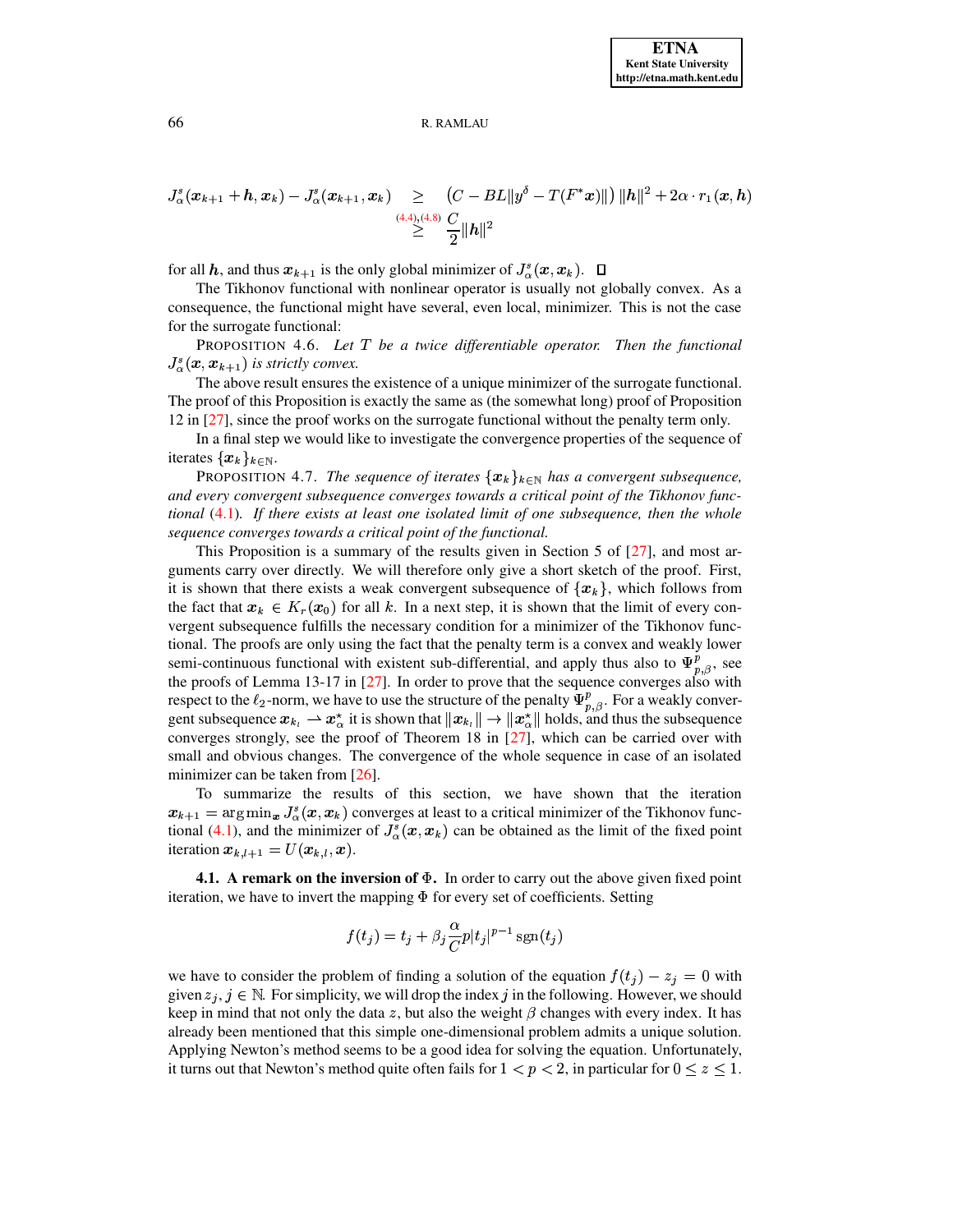Even if a relatively good starting value is available, Newton's method breaks down: If, for example, we have  $p = 1.1, z = -0.1224, \beta_j \frac{\alpha}{C} p = 2$  and  $t_0 = -0.0048$ , then the iteration oscillates after a few iterations with  $t_{2k} = -1.7749$  and  $t_{2k+1} = 1.5937$ . The reason for this happening is that the derivative of  $f(t)$ , for  $1 \le n \le 2$ , is singular at zero and approaches 1 behaviour is that the derivative of  $f(t)$ , for  $1 < p < 2$ , is singular at zero and approaches 1 for larger values of t. In our example, the correct value would have been  $t = -7.3676e - 13$ , which is close to the singularity point of the derivative and thus explaines why the method fails. Also, a transformation to a fixed point equation  $t = \beta \frac{\alpha}{C} p |t|^{p-1}$  sgn $(t) - z$  does not help, as the belonging fixed point iteration fails. However, a method that always works is the method of bisection:

<span id="page-13-1"></span>LEMMA 4.8. Let  $a < b$  be chosen such that the unique solution  $t_*$  of  $f(t) = z$  fulfils  $a \leq t_* \leq b$ . Then the method of bisection converges towards  $t_*$ . If  $t_k$  denotes the sequence *of iterates, then we have*

$$
|t_k - t_*| \leq 2^{-k} |b - a| \; .
$$

For the proof we only have to use the fact that  $f(t)$  is a strictly increasing function with  $\lim_{t\to-\infty} f(t) = -\infty$ ,  $\lim_{t\to\infty} f(t) = \infty$ ; the convergence rate holds always for bisection. In order to minimize the numerical effort of the method, it is crucial to choose  $a, b$  as close to  $t_*$  as possible. Let us start with a remark on the function  $f$ :

LEMMA 4.9. *The function f obeys the properties* 

<span id="page-13-0"></span>
$$
f(-t) = -f(t)
$$
  
\n
$$
t \ge 0 \Leftrightarrow z \ge 0
$$
  
\n
$$
z \ge 0 \Rightarrow t_* \in [0, z],
$$

where  $t_*$  denotes the solution of  $f(t) = z$ .

As a consequence, it is sufficient to consider the case  $t, z \geq 0$ . In order to compute the values  $a, b$  needed in Lemma [4.9,](#page-13-0) we proceed as follows: Firstly, we have to find strictly increasing functions  $f, f$  with

$$
\bar{f}(t) \le f(t) \le \tilde{f}(t).
$$

In a next step, we compute the unique solutions  $\bar{t}$ ,  $\bar{t}$  of the equations  $f(t) = z$ ,  $f(t) = z$ . Because of  $f(\bar{t}) = z \leq f(\bar{t}), \bar{t}$  is an upper bound for  $t_*,$  and with the same argument,  $\bar{t}$  is a lower bound, i.e., we can choose in Lemma [4.8](#page-13-1)  $a = \tilde{t}$ ,  $b = \bar{t}$ . Let us first consider The case  $0 \le t \le 1$ .

This is true if  $1 + \beta \frac{\alpha}{C} p \leq z$  holds. Setting  $q = \beta \frac{\alpha}{C} p$ , we have in this case

$$
t(1+q) \le t + q|t|^{p-1} \le |t|^{p-1}(1+q) ,
$$

but we can even find a better estimate: For  $p-1 \leq 1/2$  we have

<span id="page-13-2"></span>
$$
0 \le t \le |t|^{2(p-1)} \le |t|^{p-1} ,
$$

and thus

$$
f(t) = t + q|t|^{p-1} \le \underbrace{|t|^{2(p-1)} + q|t|^{p-1}}_{=: \tilde{f}(t)} \le |t|^{p-1}(1+q).
$$

One easily sees that the equation  $f(t) = z$  has the solution

(4.9) 
$$
\tilde{t} = \left(-\frac{q}{2} + \sqrt{\frac{q^2}{4} + z}\right)^{1/(p-1)}.
$$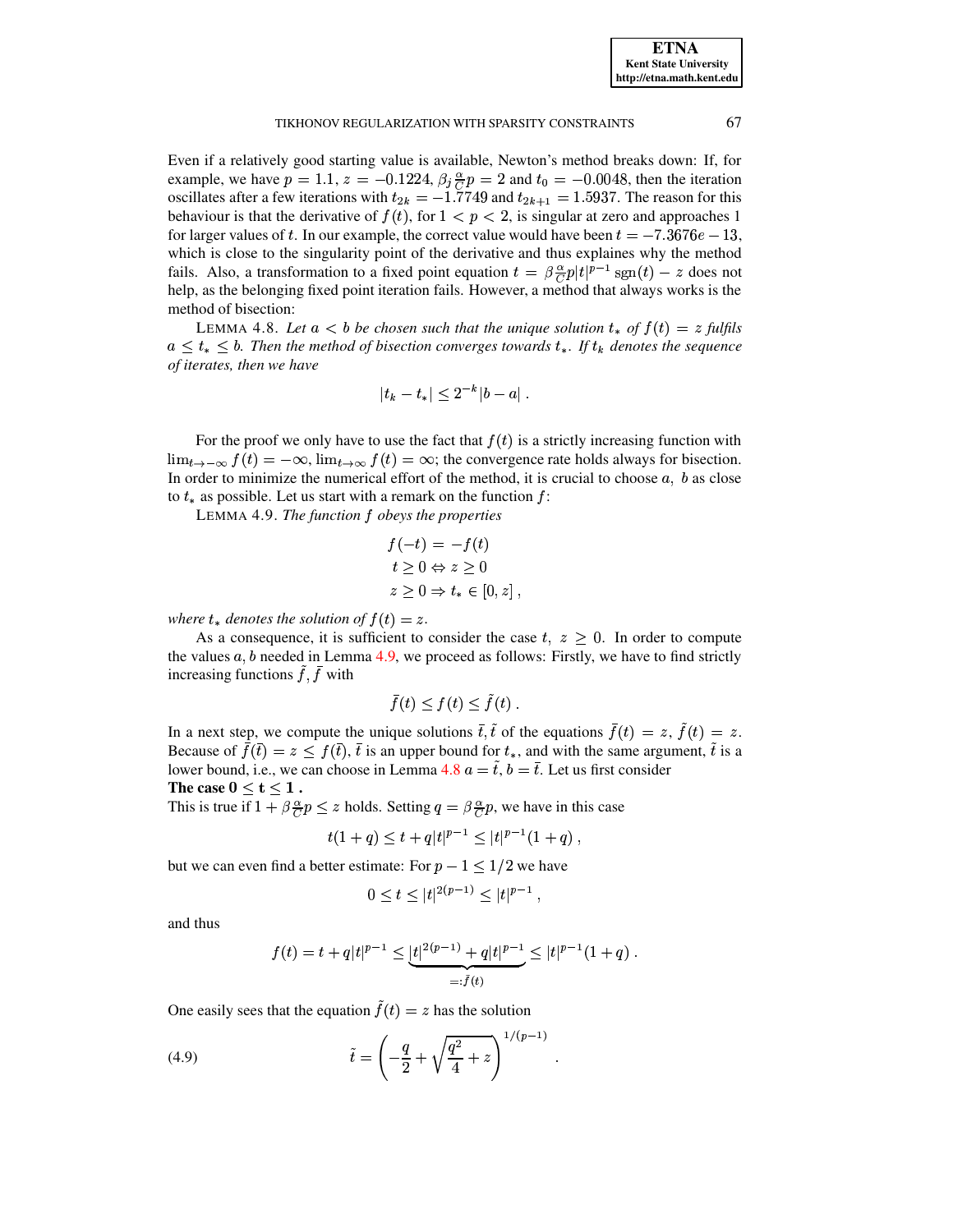In case  $(p - 1) > 1/2$  we use the estimate

$$
t + q|t|^{p-1} \le |t|^{p-1}(1+q) ,
$$

<span id="page-14-1"></span>and thus

(4.10) 
$$
\tilde{t} = \left(\frac{z}{1+q}\right)^{1/(p-1)}.
$$

Let us now derive an upper bound for  $t_*$ . We start again with the case  $p-1 \leq \frac{1}{2}$ . Then it follows

<span id="page-14-2"></span>
$$
t + qt \leq \underbrace{t + q|t|^{1/2}}_{=: \bar{f}(t)} \leq t + qt^{p-1}.
$$

The solution of  $\bar{f}(t) = z$  is easily derived as

(4.11) 
$$
\bar{t} = \left(-\frac{q}{2} + \sqrt{\frac{q^2}{4} + z}\right)^2.
$$

In the case  $p - 1 > 1/2$ , we write

$$
t + qt^{p-1} = t(1 + qt^{p-2})
$$

and replace  $p(t) = t^{p-2}$  in [0, 1] by its linear Taylor approximation around 1, given by

$$
g(t) = (p-2)t + (3-p).
$$

As  $p(t)$  is a convex and strictly increasing on  $(0, 1]$ , we have  $1 \le g(t) \le p(t)$  on  $[0, 1]$ , and therefore

<span id="page-14-0"></span>
$$
t + qt \le \underbrace{t(1 + q \cdot g(t))}_{=: \bar{f}(t)} \le t + qt^{p-1}
$$

The solution of  $\bar{f}(t) = z$  is easily derived as

(4.12) 
$$
\bar{t} = \frac{1 + q(3 - p)}{2q(2 - p)} - \sqrt{\left(\frac{1 + q(3 - p)}{2q(2 - p)}\right)^2 - \frac{z}{q(2 - p)}}.
$$

The case  $t > 1$ .

In principle, the bounds for this case can be achieved simultaneously as above, the functions  $\tilde{f}(t)$ ,  $\bar{f}(t)$ , as well as  $\tilde{t}$ ,  $\bar{t}$ , exchange their roles. We get

$$
t + q \cdot t^{p-1} \le \begin{cases} t + q \cdot t^{1/2} & \text{for } p - 1 \le 1/2 \\ t + q \cdot t & \text{for } p - 1 > 1/2 \end{cases}
$$

 $\overline{\phantom{a}}$ 

and  $\tilde{t}$  is given by (4.12) if  $p - 1 \le 1/2$  and by (4.10) if  $p - 1 > 1/2$ .

To bound  $f(t)$  from below, we use for  $p - 1 \leq 1/2$  the bound

$$
\bar{f}(t) = t^{2(p-1)} + qt^{p-1} \le t + qt^{p-1},
$$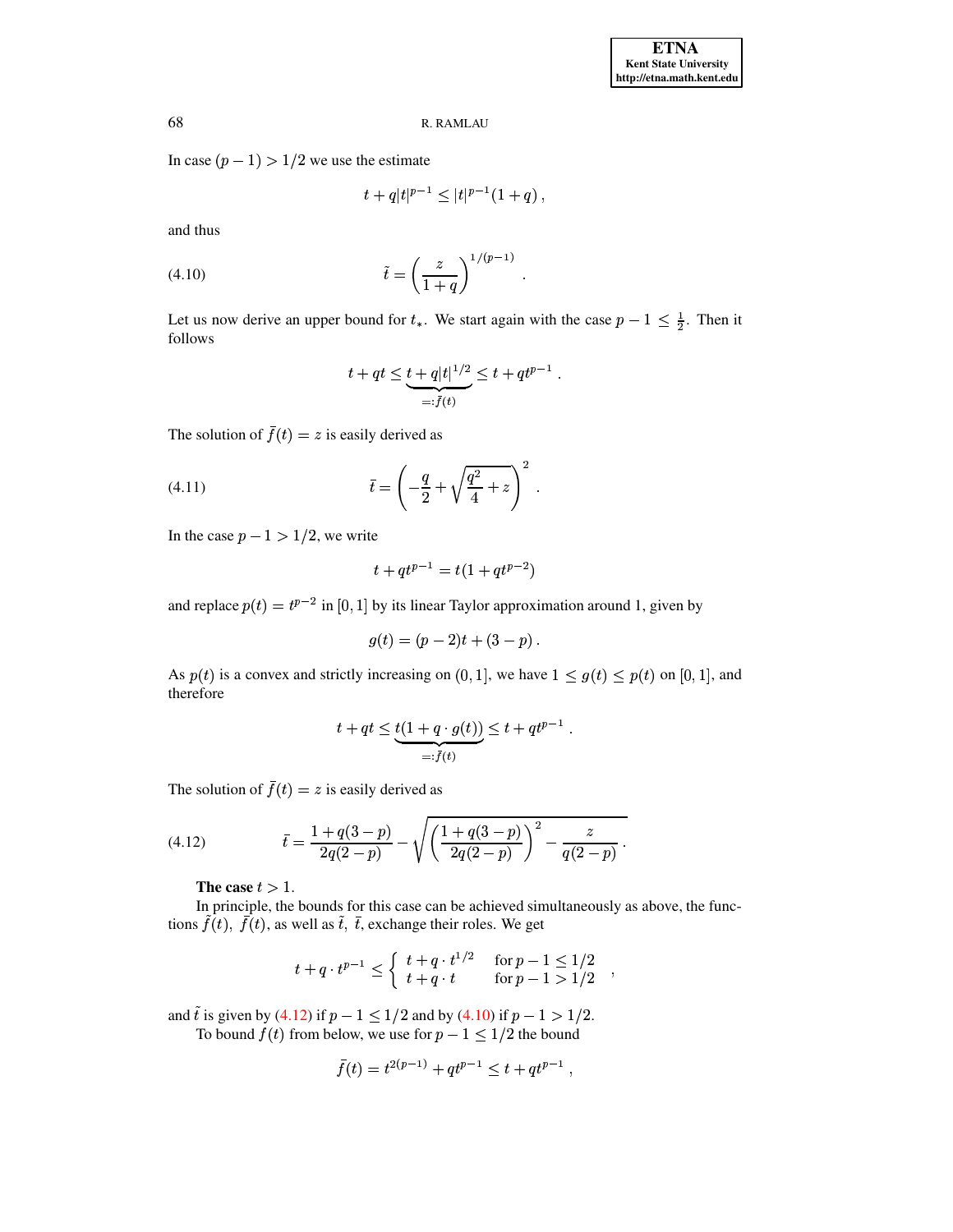and thus  $\bar{t}$  is given by (4.9). The case  $p - 1 \ge 1/2$  is a bit more complicated: We use the estimate

$$
t(1 + q \cdot t^{p-2}) \ge t(1 - q \cdot g(t)) = \bar{f}(t) ,
$$

where  $g(t) = mt + n$  denotes the linear Taylor-approximation of the function  $p(t) = t^{p-2}$  at point  $t = z$ , and m, n given by

<span id="page-15-2"></span>
$$
m = (p - 2) \cdot z^{p-3}
$$
  

$$
n = z^{p-2}(3 - p),
$$

and the solution of  $\bar{f}(t) = z$  is given by

(4.13) 
$$
\bar{t} = -\frac{1+qn}{2qm} + \sqrt{\left(\frac{1+qn}{2qm}\right)^2 + \frac{z}{qm}}
$$

We summarize the derived bounds in Table 4.1. Using bisection with these upper and lower bounds gives a fast converging algorithm for the computation of a solution of the equation  $f(t_i) = z_i$  for each i.

|--|

<span id="page-15-1"></span>Collection of the formulas for the computation of  $\bar{t}$ ,  $\tilde{t}$ . The numbers in brackets refer to the right hand side of the belonging references.

|               | $t \leq 1$ |                                                       | t > 1  |        |
|---------------|------------|-------------------------------------------------------|--------|--------|
|               |            | $p-1 \leq 1/2$ $p-1 > 1/2$ $p-1 \leq 1/2$ $p-1 > 1/2$ |        |        |
| $\tilde{t} =$ | (4.9)      | (4.10)                                                | (4.12) | (4.10) |
| $\bar{t} =$   | (4.11)     | (4.12)                                                | (4.9)  | (4.13) |

<span id="page-15-0"></span>5. A numerical example. In this section we want to confirm our analytical results. In particular, we demonstrate that the parameter choice rule proposed in Theorem 3.4 yields a convergent regularization scheme, and that we are able to minimize  $(2.5)$  by our surrogate functional approach. Moreover, we confirm properties of our regularization approach that are already known in case of a linear operator but have to be verified for nonlinear operators also, e.g., that sparse reconstructions are obtained and that the degree of sparseness depends on the chosen parameter p.

We consider a simple nonlinear Hammerstein equation  $T(x) = y$ , where the operator  $T: H^u([0,1]) \to L_2([0,1]), u \ge 0$  is given by

$$
T(x)(s) = \int_{0}^{s} x^{2}(t) dt \qquad 0 \le s \le 1.
$$

This type of operator equation has been used frequently for numerical test computations  $[10,$ 20]. Due to its structure, the numerical errors in the evaluation of  $T$  and its derivative can be easily controlled. This is important in order to observe convergence rates numerically: Since the reconstruction always suffers from additional numerical errors, we have have to secure

69

**ETNA Kent State University** http://etna.math.kent.edu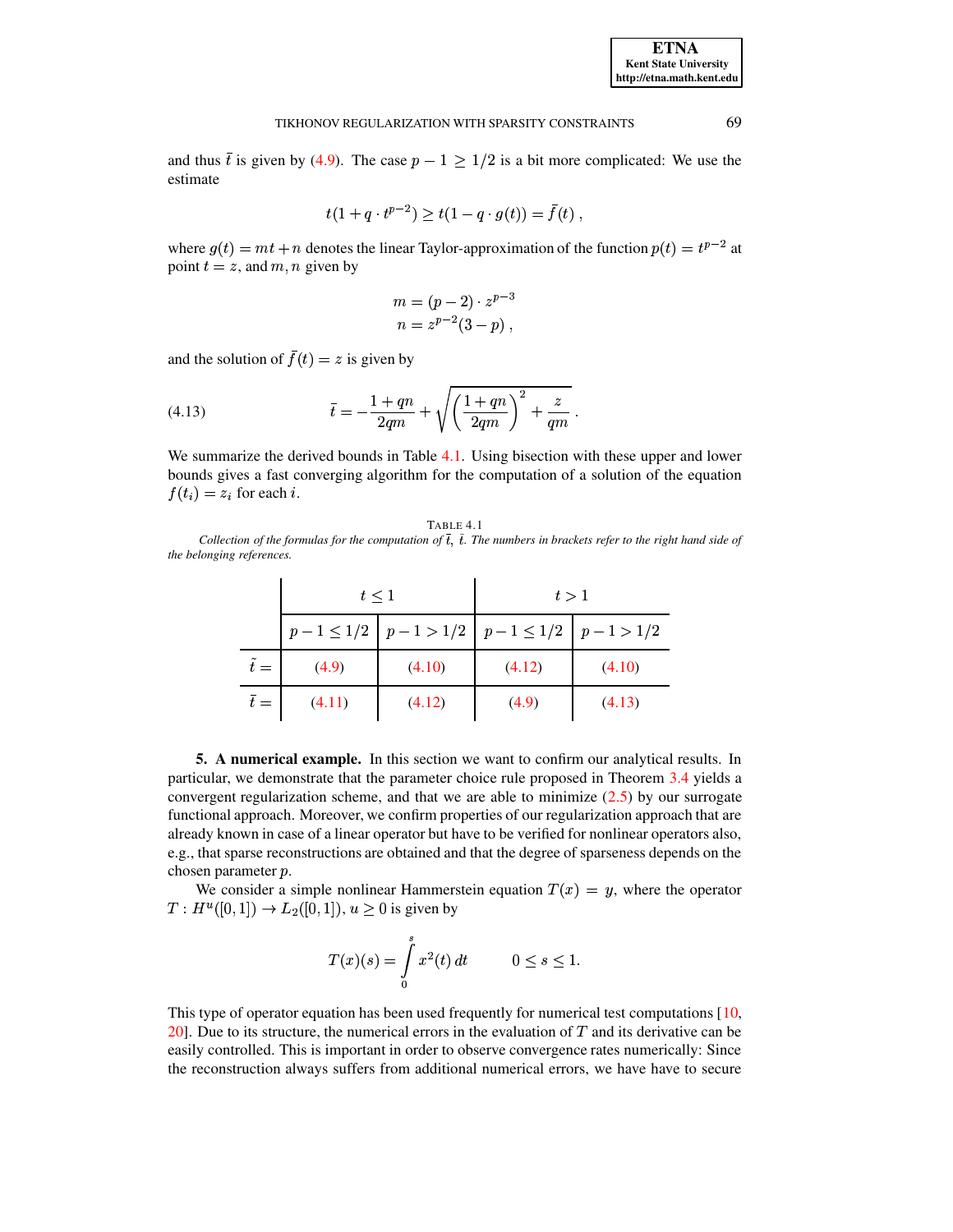that these errors also tend to zero as the data error tends to zero. This is often difficult in more realistic examples, e.g., Single Photon Emission Computed Tomography (SPECT), for which some numerical results with  $B_{1,1}^1(\Omega)$  penalty,  $\Omega \subset \mathbb{R}^2$  were shown in [27].

The Fréchet derivative of  $T$  and its adjoint are easily computed by

$$
T'(x)h(s) = 2\int_{0}^{s} x(t)h(t) dt
$$

$$
T'(x)^*g = i_u^* \left(2 \cdot x(\cdot) \int_{0}^{1} g(s) ds\right),
$$

where  $i_u^*$  denotes the adjoint of the embedding operator  $i_u : H^u \to L_2$ . Please note that  $i_u$  is a compact operator. As T is also well defined and continuous on  $L_2$ , we have on  $H^u$  $T(x) = T(i<sub>u</sub>x)$ , and T will transform weak convergent sequences in  $H<sup>u</sup>$  to convergent sequences in  $L_2$ . By the arguments given below (2.9), the operator T therefore meets the conditions  $(2.6)$ ,  $(2.7)$  if the operator T' is Lipschitz continuous, which can be seen by

$$
||T'(x)h - T'(\tilde{x})h||^2 = \int_0^1 \left( \int_0^s (x(t) - \tilde{x}(t))h(t) dt \right)^2 ds
$$
  

$$
\leq \int_0^1 ||x - \tilde{x}||^2 ||h||^2 ds = ||x - \tilde{x}||^2 ||h||^2
$$

Since we are going to use a wavelet basis in our computations, we have for the frame bounds  $A = B = 1$ , and thus (2.9) is also fulfilled.

In order to compute  $T'(x)^*$  we have to evaluate the operator  $i^*_{\nu}$ . Its definition depends on the chosen norm and inner product on  $H<sup>u</sup>$ . We are going to use the wavelet based definition of the norm given in (2.2). As  $H^u = B^u_{2,2}$ , we have

$$
||x||_{H^u}^2 = \sum_{k \in \mathbb{Z}} |\langle x, \varphi_{0k} \rangle|^2 + \sum_{j=0}^{\infty} 2^{2ju} \sum_{k \in \mathbb{Z}} |\langle x, \psi_{jk} \rangle|^2,
$$

and the corresponding inner product is given by

$$
\langle x, y \rangle_{H^u} = \sum_{k \in \mathbb{Z}} \langle x, \varphi_{0k} \rangle \langle y, \varphi_{0k} \rangle + \sum_{j=0}^{\infty} 2^{2ju} \sum_{k \in \mathbb{Z}} \langle x, \psi_{jk} \rangle \langle y, \psi_{jk} \rangle.
$$

The operator  $i_u^*$  is defined via the equation  $\langle i_u x, y \rangle_{L_2} = \langle x, i_u^* y \rangle_{H^u}$ . We have

$$
\langle i_u x, y \rangle_{L_2} = \sum_{k \in \mathbb{Z}} \langle x, \varphi_{0k} \rangle \langle y, \varphi_{0k} \rangle + \sum_{j=0}^{\infty} \sum_{k \in \mathbb{Z}} \langle x, \psi_{jk} \rangle \langle y, \psi_{jk} \rangle
$$
  
= 
$$
\sum_{k \in \mathbb{Z}} \langle x, \varphi_{0k} \rangle \langle y, \varphi_{0k} \rangle + \sum_{j=0}^{\infty} 2^{2ju} \sum_{k \in \mathbb{Z}} \langle x, \psi_{jk} \rangle \frac{\langle y, \psi_{jk} \rangle}{2^{2ju}} = \langle x, i_u^* y \rangle_{H^u},
$$

with

$$
i_u^* y = \sum_{k \in \mathbb{Z}} \langle y, \varphi_{0k} \rangle \varphi_{0k} + \sum_{j=0}^{\infty} \sum_{k \in \mathbb{Z}} \frac{\langle y, \psi_{jk} \rangle}{2^{2ju}} \psi_{jk} .
$$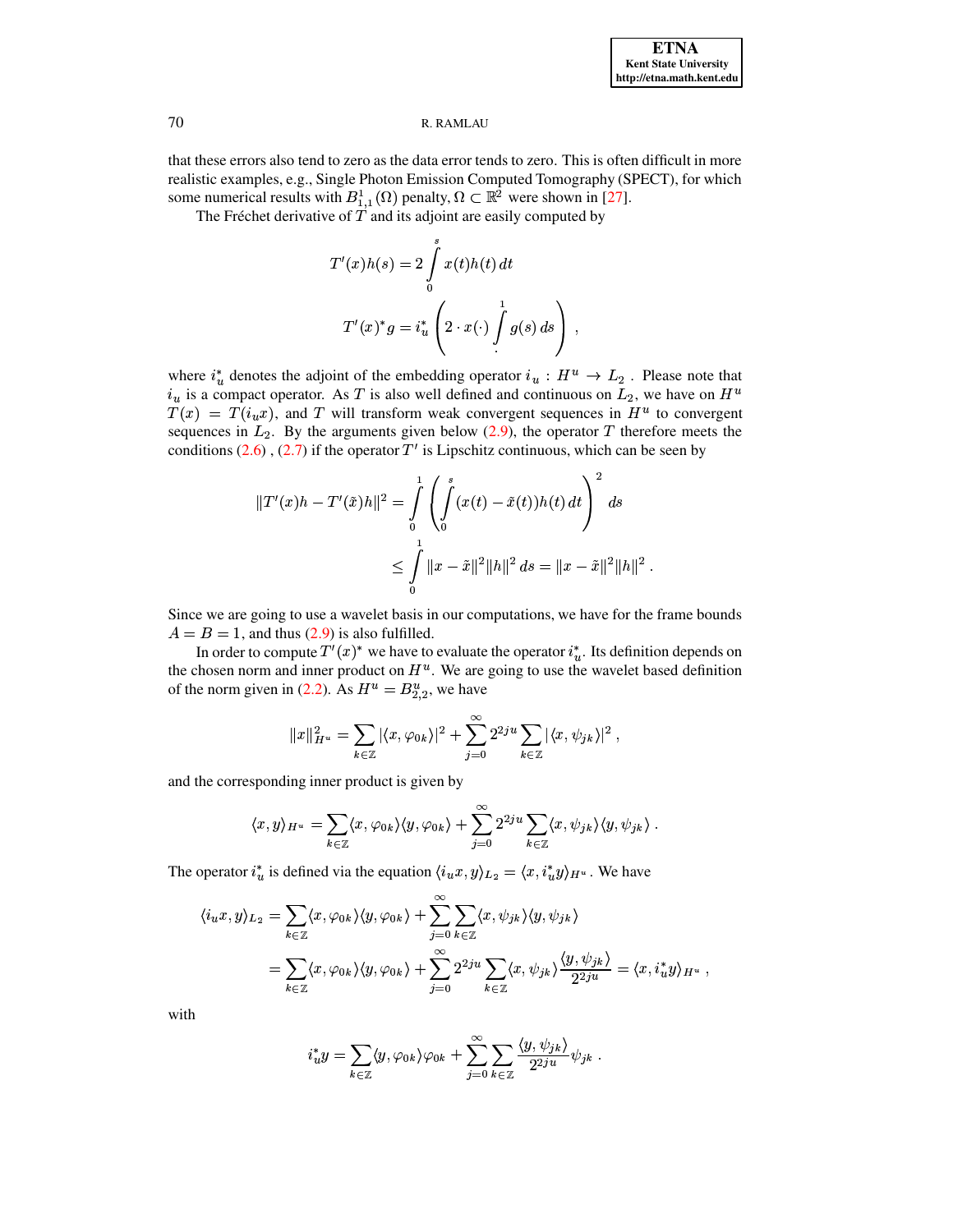The adjoint of the embedding operator damps the detail coefficients in the wavelet expansion for each level differently. If  $u > 0$  is chosen very small, then the influence of  $i_u^*$  (at least in the numerical implementation) is almost not detectable. In our numerical example, we want to impose as little additional smoothness to the solutions as possible , which is secured by choosing the parameter u small enough. For the experiments, we were setting  $u = 10^{-6}$ . Thus, we are close to the  $L_2$  setting.

The constant  $\overline{C}$  in the definition of the surrogate functional plays an important role. Its accurate value, given in  $(4.3)$ , is difficult to evaluate. If C is chosen too large, then experiments have shown that the convergence of the iterates toward the minimizer of the original functional is slowed down. However, if it is chosen to small, no convergence can be achieved. In fact, we observed that a to small  $C$  almost immediately leads to strongly divergent iterates. Therefore we chose the largest constant that still produced convergent iterates, which was the case for  $C=2$ .



FIG. 5.1. *Reconstructions from*  $y_{full}^{\delta}$  (left) and  $y_{sparse}^{\delta}$  (right). The data noise was approx. 1%.

<span id="page-17-0"></span>For our test, we chose one solution to be

$$
x_{full}^{\dagger}(t) = 8t^2 - 8t^3 - 2t^4 + 2t^5.
$$

was given at 1000 points equispaced in  $[0, 1]$ ), it becomes apparent that the function has Performing a wavelet transform of  $x_{full}^{\dagger}$  (we used the discret wavelet transform, the function no sparse representation at least with respect to the Daubechies wavelets db2-db4. Thus, for comparison, we computed a sparse version  $x_{sparse}^{\dagger}$  of  $x_{full}^{\dagger}$  by k  $_{ull}$  by keeping only the first 15 coefficients (i.e., the approximation coefficients and the detail coefficients on the first level). For both functions, the associated data  $y_{full}$ ,  $y_{sp}$  was computed and contaminated with noise. Afterwards, a reconstruction with the Besov penalty  $\|\cdot\|_{B^1_{1,2,1,2}}^{1,2}$  $\frac{1}{B_1^1}$  was performed. The regularization parameter was linked to the data noise by  $\alpha = 10 \cdot \delta$ .

Figure [5.1](#page-17-0) shows the reconstruction results for both sets of data. If we compare the reconstructionsfor both cases, we realize that they are almost the same. Even in the nonsparse solution case, the sparsity constraint is so strong that it surpresses small coefficients in the reconstruction even when they are there, and reconstruct only a few large coefficients. This underlines the well known observation that sparsity constraints work best if the solution is known to be sparse. On the other hand, if there is a lot of noise in the data, we are anyway able to reconstruct large coefficients only, and the influence of the noise might be considerably reduced by the sparsity constraint. We wish to add that the reconstruction quality depends heavily on the regularization parameter  $\alpha$ , and a different parameter choice rule might result in much better reconstructions even for a nonsparse solution. However, to our knowledge no other parameter choice rule for sparsity constraints has been investigated so far.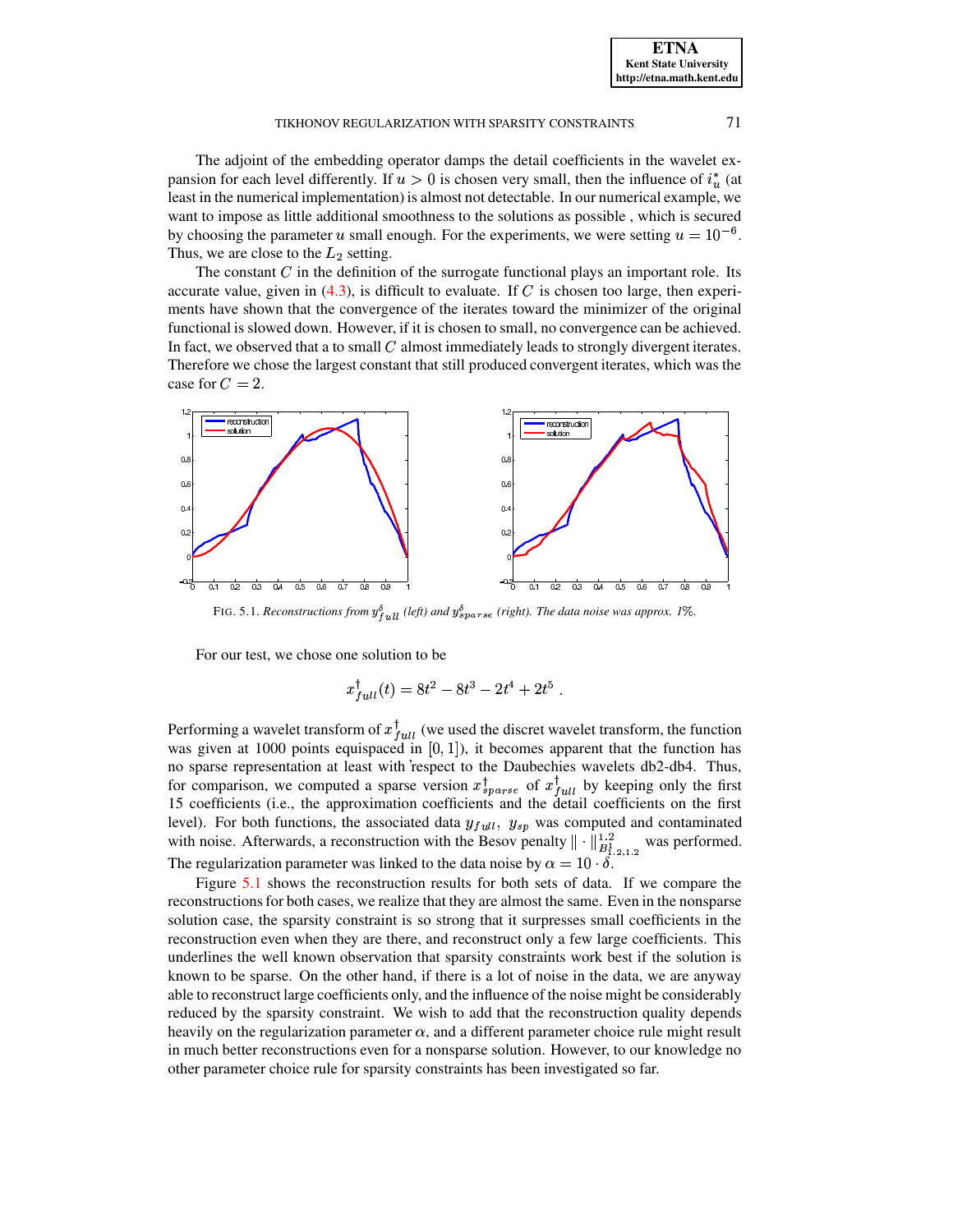



<span id="page-18-0"></span>FIG. 5.2. *Reconstruction quality (ordinate) of the sparse and nonsparse solution in dependence of the data error* (abscissa) with respect to  $L_2$  (left) and  $B_{1,2,1,2}^1$  (right).

the  $L_2$ -norm of a function is often well approximated by using only few wavelet coefficients. In a next test, we observed the convergence speed of the method. We measured the distance between the true solutions  $x_{full}^{\dagger}$ ,  $x_{sp}^{\dagger}$  and the belonging reconstructions first with respect to  $L_2$  and then with respect to  $B_{1,2,1,2}^1$ . Figure [5.2](#page-18-0) shows that the reconstruction quality in  $L_2$  is the same in both cases. It resembles the well known fact that the value of This seems not to be the case for the  $B_{1,2,1,2}^1$  norm, where we see a clear difference in the reconstruction quality. It is not surprising that the sparse function is better reconstructed than the nonsparse. However, as also the nonsparse solution has a finite value of the  $B_{1,2,1,2}^1$  norm, we do expect a convergence to the true solution in both cases, which is confirmed by our numerical test.



<span id="page-18-1"></span>FIG. 5.3. *Left: Solution* and *reconstruction for*  $p = 1.1$ ,  $p = 1.9$ *. Right: number of zero coefficients* (*ordinate*) *in the reconstruction with*  $p \in [1.1, 1.9]$  *(abscissa). The solution had 1000 zero coefficients.* 

case  $p < 1$ . This is, however, a difficult task, since the belonging sparsity constraint is not Next, we performed reconstructions with a  $B_{p,p}^1$ -penalty for different values of  $1 < p$ and fixed regularization parameter. The reconstructions differ slightly; see Figure [5.3,](#page-18-1) (left picture) . In particular, we find that the number of zero coefficients decreases with increasing  $p$ , as can be seen in Figure [5.3](#page-18-1) (right picture). This confirms our expectation that a smaller  $p$ yields a more sparse reconstruction. It would therefore be interesting to investigate also the even convex. In a final test we compare the distribution of the small wavelet coefficients for reconstructions with  $L_2 = B_{2,2}^0$  and  $B_{1,1,1,1}^1$  penalties, see the histogram plot in Figure [5.4.](#page-19-20) Both distributions have a large peak around zero, indicating that most coefficients are close to zero. However, the width of the peaks shows also that we have more moderately small coefficients for the  $L_2$  reconstruction, which confirms again the ability of the chosen  $B_{1,1,1,1}^1$ constraint to provide a sparse reconstruction.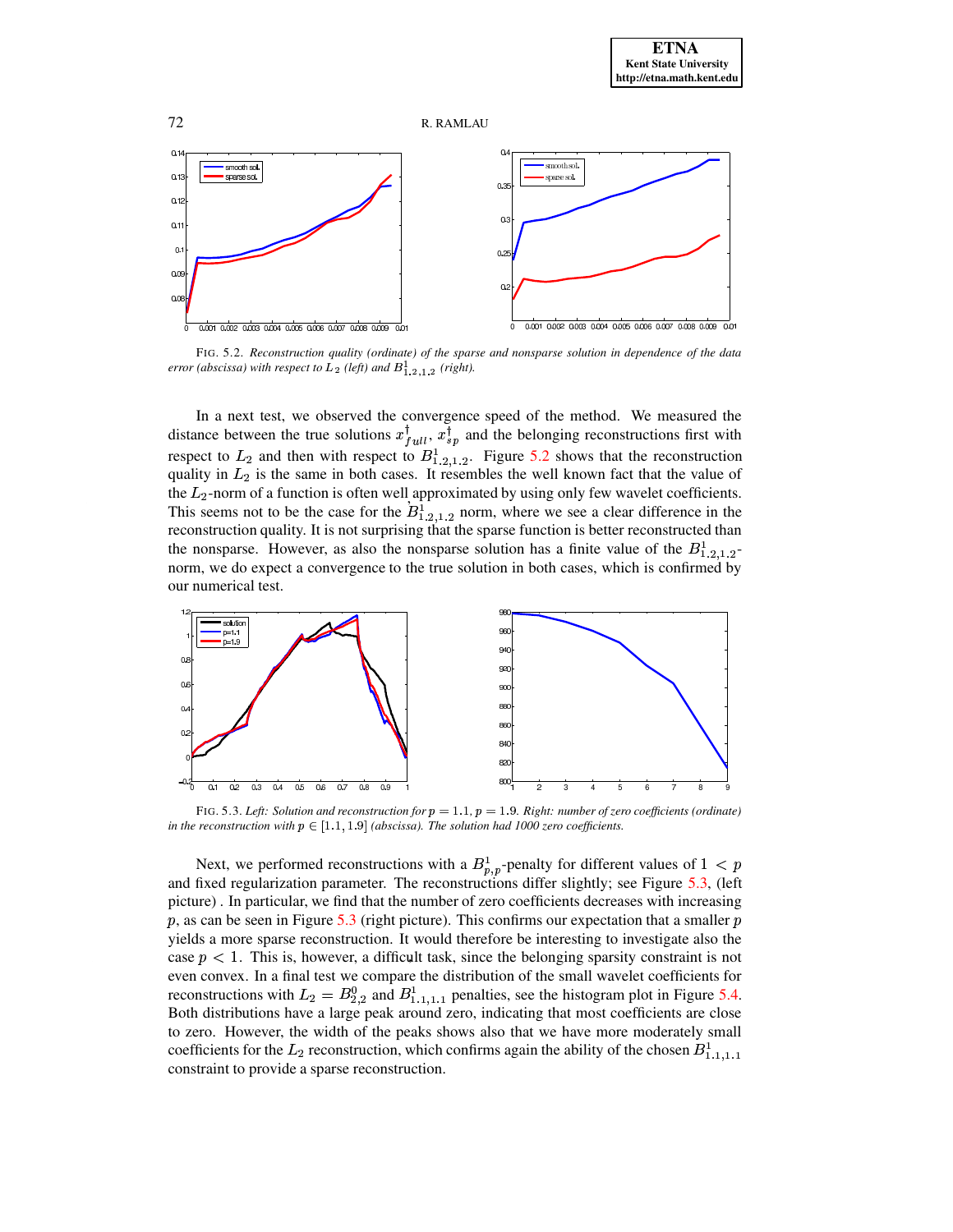

<span id="page-19-20"></span>FIG. 5.4. Histogram plot of the wavelet coefficient distribution around zero. Left: Reconstruction with  $L_2$ *penalty. Right: Reconstruction with*  $B^1_{1,1,1,1}$  *penalty.* 

#### REFERENCES

- <span id="page-19-4"></span>[1] A. W. BAKUSHINSKII,*The problem of the convergence of the iteratively regularized Gauss–Newton method*, Comput. Math. Math. Phys., 32 (1992), pp. 1353–1359.
- <span id="page-19-11"></span><span id="page-19-5"></span>[2] M. BERTERO AND P. BOCCACCI, *Introduction to Inverse Problems in Imaging*, Institute of Physics, Bristol, 1998.
- [3] B. BLASCHKE, A. NEUBAUER, AND O. SCHERZER, *On convergence rates for the iteratively regularized Gauss–Newton method*, IMA J. Numer. Anal., 17 (1997), pp. 421–436.
- <span id="page-19-17"></span>[4] K. BREDIES, D. LORENZ, AND P. MAASS, *A generalized conditional gradient method and its connection to an iterative shrinkage method*, to appear in Comput. Optim. Appl., (2008).
- <span id="page-19-15"></span>[5] R. A. CHAMBOLLE, R. A. DEVORE, N.Y. LEE, AND B. J. LUCIER, *Nonlinear wavelet image processing: Variational problems, compression, and noise removal trough wavelet shrinkage*, IEEE Trans. Image Process., 7 (1998), pp. 319–335.
- <span id="page-19-12"></span>[6] I. DAUBECHIES, M. DEFRISE, AND C. DE MOL, *An iterative thresholding algorithm for linear inverse problems with a sparsity constraint*, Comm. Pure Appl. Math., 51 (2004), pp. 1413–1541.
- <span id="page-19-7"></span>[7] P. DEUFLHARD, H. W. ENGL, AND O. SCHERZER, *A convergence analysis of iterative methods for the solution of nonlinear ill–posed problems under affinely invariant conditions*, Inverse Problems, 14 (1998), pp. 1081–1106.
- <span id="page-19-14"></span><span id="page-19-13"></span>[8] D. DONOHO, *Superresolution via sparsity constraints*, SIAM J. Math. Anal., 23 (1992), pp. 1309–1331.
- [9] D. DONOHO AND I. JOHNSTONE, *Ideal spatial adaption via wavelet shrinkage*, Biometrika, 81 (1994), pp. 425–455.
- <span id="page-19-18"></span>[10] H. EGGER AND A. NEUBAUER, *Preconditioning landweber iteration in hilbert scales*, Numer. Math., 101 (2005), pp. 643–662.
- <span id="page-19-2"></span>[11] H.W. ENGL, K. KUNISCH, AND A. NEUBAUER, *Convergence rates for Tikhonov regularization of nonlinear ill-posed problems*, Inverse Problems, 5 (1989), pp. 523–540.
- <span id="page-19-0"></span>[12] H. W. ENGL, M. HANKE, AND A. NEUBAUER, *Regularization of Inverse Problems*, Kluwer, Dordrecht, 1996.
- <span id="page-19-10"></span>[13] M. HANKE, *A regularizing Levenberg–Marquardt scheme, with applications to inverse groundwater filtration problems*, Inverse Problems, 13 (1997), pp. 79–95.
- <span id="page-19-8"></span>[14] , *Regularizing properties of a truncated Newton–cg algorithm for nonlinear ill-posed problems*, Numer. Funct. Anal. Optim., 18 (1997), pp. 971–993.
- <span id="page-19-3"></span>[15] M. HANKE, A. NEUBAUER, AND O. SCHERZER, *A convergence analysis of the Landweber iteration for nonlinear ill-posed problems*, Numer. Math., 72 (1995), pp. 21–37.
- <span id="page-19-6"></span>[16] T. HOHAGE, *Logarithmic convergence rates of the iteratively regularized Gauss–Newton method for an inverse potential and an inverse scattering problem*, Inverse Problems, 13 (1997), pp. 1279–1299.
- <span id="page-19-9"></span>[17] B. KALTENBACHER, *Some Newton–type methods for the regularization of nonlinear ill–posed problems*, Inverse Problems, 13 (1997), pp. 729–753.
- <span id="page-19-16"></span>[18] D. LORENZ, *Wavelet shrinkage in signal and image processing - an investigation of relations and equivalences*, PhD thesis, Center for Industrial Mathematics, University of Bremen, Germany, (2005).
- <span id="page-19-19"></span><span id="page-19-1"></span>[19] A. K. LOUIS, *Inverse und schlecht gestellte Probleme*, Teubner, Stuttgart, 1989.
- [20] A. NEUBAUER, *On landweber iteration for nonlinear ill-posed problems in hilbert scales*, Numer. Math., 85 (2000), pp. 309–328.

**ETNA Kent State University http://etna.math.kent.edu**